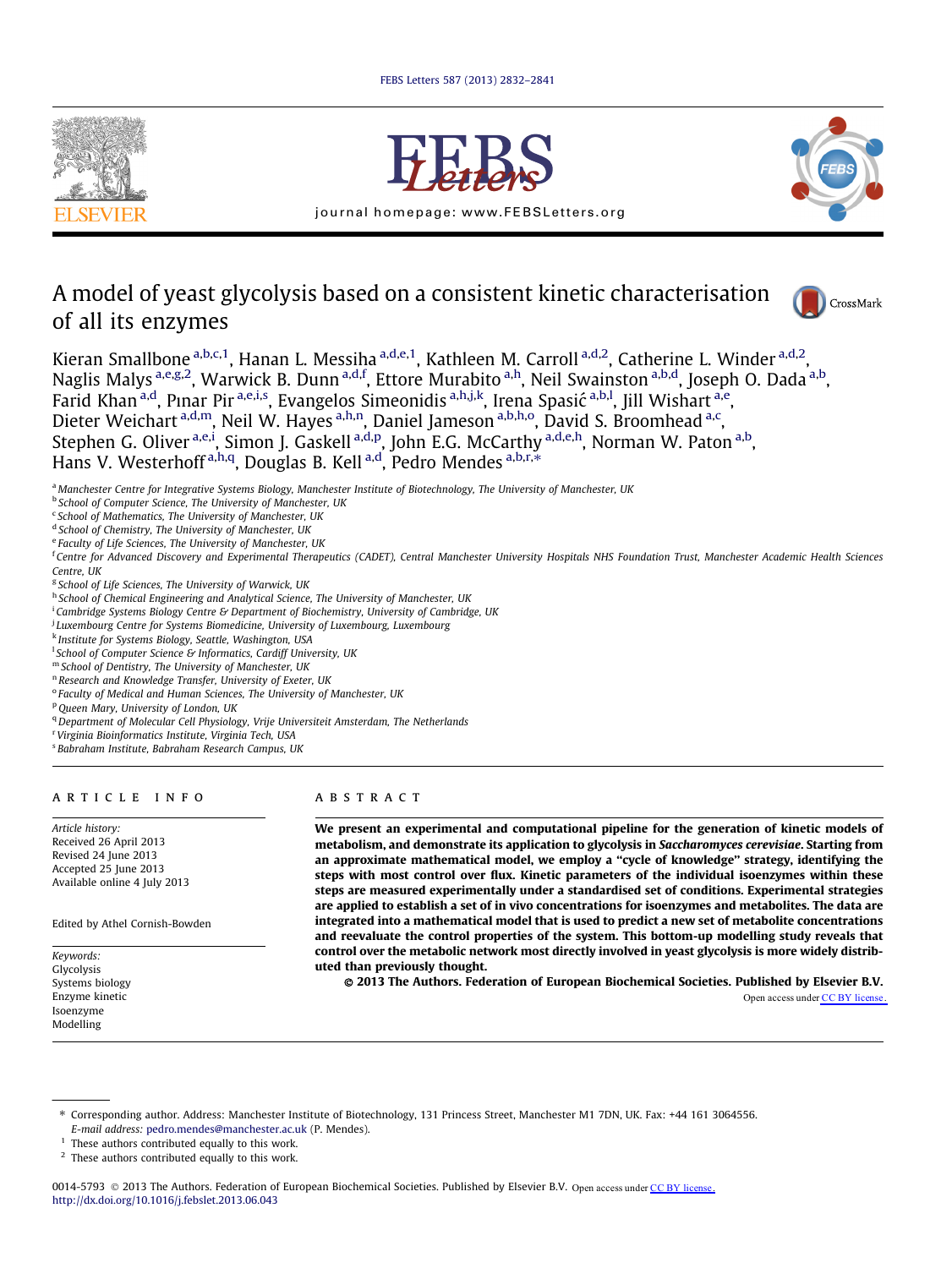## 1. Introduction

A major goal of systems biology is the development of mathematical models of biological phenomena that predict their behaviour accurately, that are able to provide a quantitative explanation of their mechanisms, and that have predictive power as to the effects of changes in their parameters [\[1–4\].](#page-7-0) For cellular phenomena, this requires models that represent the action of multiple enzymes as contributors to the behaviour observed. Fortunately, this area of systems biology is built on the strong foundations of enzymology dating from the work of Michaelis and Menten [\[5\],](#page-7-0) with their model of the dependency of the rate of enzymatic reactions on the concentration of their substrates. Their famous rate law, and similar ones for reversible reactions and reactions with multiple substrates and products, are the building blocks for kinetic models of metabolism.

So far, the majority of mathematical models of biochemical pathways have been developed based on data collected from different sources [\[6\].](#page-7-0) The enzyme kinetic data used in such models have usually been measured at each enzyme's optimal pH; however the optimal pH of each enzyme in a pathway is normally different and the physiological pH and other conditions would not match the optimal conditions for each enzyme [\[7\]](#page-7-0). Due to the shortage of comprehensive experimental datasets acquired under specific experimental conditions, this approach may result in a distorted view, i.e., one not fully representative of the system under study. Any unknown parameters of the model are estimated through the finding of a best fit to an available set of experimental data. However, there is potentially an enormous number of parameter values providing the same degree of fitting (whatever the fitting metric), and hence the fitted model may not be a good representation of the real system and may thereby fail to predict its behaviour under different conditions. From a computational perspective this issue has been addressed through sampling approaches [\[8\].](#page-7-0) From an experimental perspective the optimal experimental strategy must aim to deliver as comprehensive an information content as possible under a unified set of experimental conditions that should mimic the intracellular environment as much as possible.

In kinetic modelling, the potential for alternative isoenzymes catalysing each metabolic reaction step is generally overlooked. For prokaryotic systems this is likely to be relatively unimportant since a given activity is more commonly controlled by a single gene/protein. However, in eukaryotes, there are often multiple gene/protein isoforms that may act separately and with different activities under different environmental conditions, or may occur in different cellular compartments. For example, Gu et al. [\[9\]](#page-7-0) have estimated that there are 530, 674, and 1219 duplicate protein families in Saccharomyces cerevisiae, Drosophila melanogaster and Caenorhabditis elegans, respectively. These isoenzymes may play an especially important role in S. cerevisiae whose metabolism has evolved through whole-genome duplication and subsequent gene loss [\[10,11\]](#page-7-0) or divergence [\[12\].](#page-7-0) Representation of the distinct isoenzyme activities has not been addressed in any significant kinetic models of metabolic processes to date. Thus, enzymes with identical or similar activities have mostly been integrated together (as in the model of glycolysis of Teusink et al. [\[13\]](#page-7-0)) and measured as a lumped activity without distinguishing and appreciating the individual characteristics of each isoform. In practice, we can expect differential activities of individual isoenzymes based on changes in the environmental conditions or growth cycle.

In this paper, we introduce a novel strategy that addresses the above sources of heterogeneity by producing complete sets of experimentally-derived data using the same parental strain of S. cerevisiae and identical growth conditions. Furthermore, we characterise individual isoforms of enzymes involved in the biochemistry of central carbon metabolism and their differential roles.

As with any system, parameters are distinguished from variables. In a given metabolic network, the parameters are the concentrations of enzymes and their kinetic properties, while the variables are represented by fluxes and concentrations [\[14\]](#page-7-0). One strategy therefore isolates the individual components of a system, measures their properties (parameters) in vitro, and uses knowledge of these to reconstruct the network as a mathematical model. This model can then be (and is) used to describe the time-dependent and steady-state concentrations and fluxes in the network. Separate measurements of those variables allow one to test the precision of the model. The model can also serve to highlight potential sources of error in experimental measurements that can then be re-evaluated (e.g., Ref. [\[15\]](#page-7-0)).

Our strategy and workflow [\[2\]](#page-7-0) for producing and testing systems biology models is summarised in [Fig. 1](#page-2-0). We have chosen to construct mathematical models of distinct and important areas of metabolism (in terms of the amount of flux carried) and have used S. cerevisiae as a model system to develop and validate our approach. We stress a number of features of this approach:

- 1 The external conditions for the biological system (the cell culture) are well defined, and these act as a source for the metabolites that are taken up by the system.
- 2 A topological description of the network is then constructed, in which all metabolic reactions are defined and associated to all isoenzymes known to catalyse the reaction. This process is performed by extracting a sub-network from larger, genome-scale metabolic networks, or by compiling literature data [\[16–20\]](#page-7-0).
- 3 A kinetic model is built upon the metabolic map defined in point 2. Rate laws and parameter values are either taken from pre-existing models or estimated from published data.
- 4 The model is evaluated through software packages such as COPASI [\[21\]](#page-7-0) and used to predict fluxes and metabolite concentrations at steady-state.
- 5 The control properties of the system are evaluated computationally and the reaction step exerting the major control over the system fluxes is identified.
- 6 The kinetic properties of the most controlling reaction step are experimentally measured. More particularly, the turnover number  $(k_{cat})$ , concentration and affinity constants of each of the corresponding isoenzymes are measured and their value is used to refine the model.
- 7 Points 3–5 are repeated until all the reactions in the model have been fully characterised.
- 8 Once this has been performed for all the elements in the network, the predicted steady-state values of the fluxes and metabolite concentrations are compared with their corresponding experimental measurements.
- 9 The model's parameters are then adjusted as appropriate to minimise the mismatch between predicted and measured quantities.
- 10 All of the relevant data and models are deposited in suitable databases.

As with any new strategy for approaching biochemical (or other) problems, it is appropriate to calibrate or validate it by applying it to a well-understood system. Glycolysis represents an excellent test-case [\[13,22–24\]](#page-7-0). It is a universal metabolic pathway conserved across all three domains of life (Archaea, Bacteria and Eukarya, though with some variations) consuming glucose to produce free energy in the form of ATP and reducing equivalents in the form of NADH, and precursors that are used in other cellular metabolic processes. Glycolysis is also of applied interest for the purposes of biomass production in the baking industry [\[25\]](#page-8-0), as a catalyst for a variety of biotransformations [\[26–28\]](#page-8-0) and in ethanol production [\[29–30\]](#page-8-0).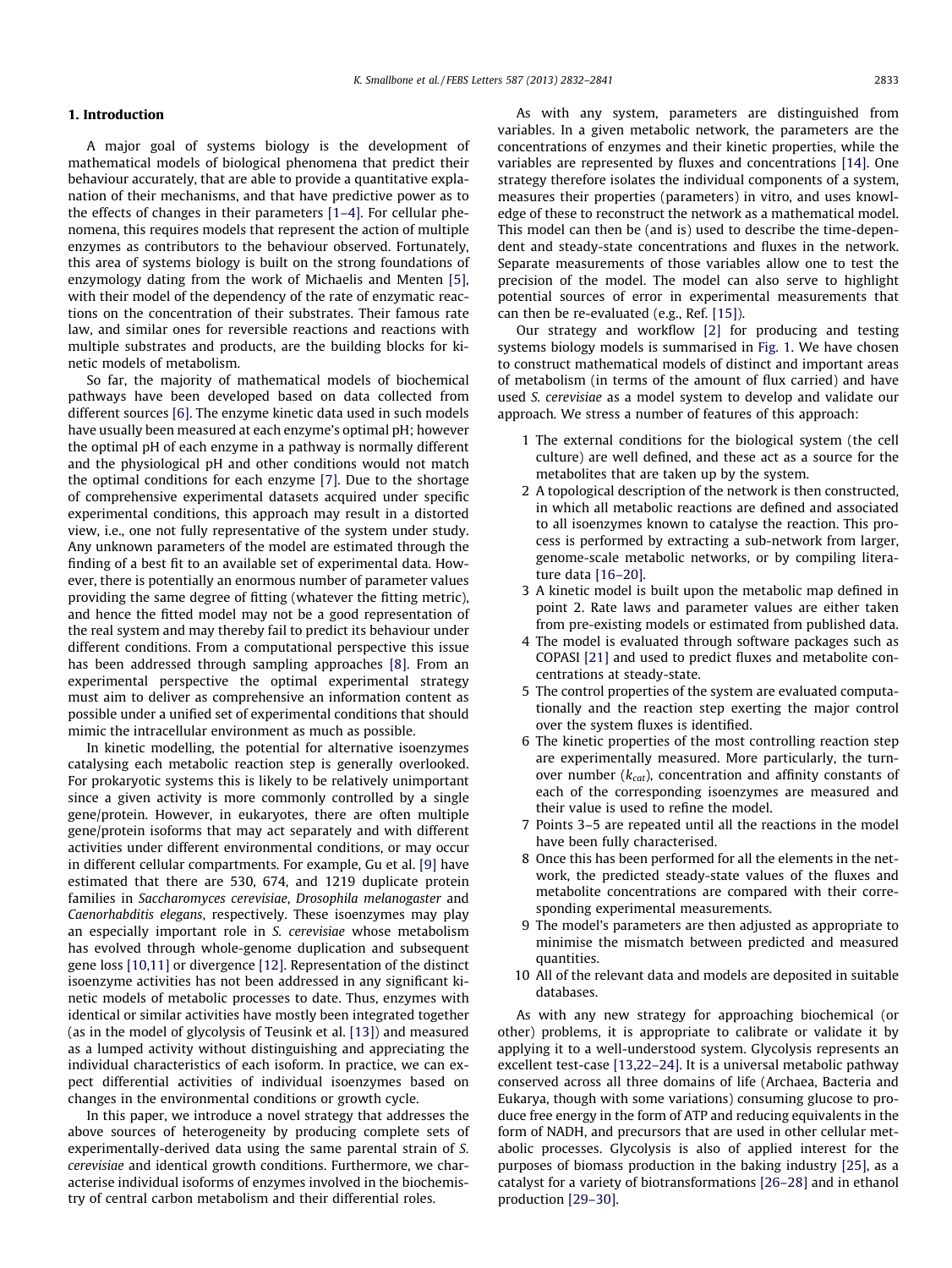<span id="page-2-0"></span>

Fig. 1. The strategy for bottom-up systems biology used. The meaning of the numbers is described in the text.

S. cerevisiae is also a particularly suitable organism in which to perform such a study from a number of other perspectives: it is well-characterised genetically, and it can be grown under conditions of continuous culture in which its metabolism can adopt a steady state [\[31–33\].](#page-8-0) These conditions allow multiple proteome and metabolome samples to be acquired, and ensure a high reproducibility of measurements and hence fidelity of the final results.

This article describes the overall strategy set out above and illustrates the accuracy of systems biology modelling that is currently achievable with such a strategy. This is also the first time that the individual contributions by different isoenzymes have been accounted for in such detail, whether in a model or experimentally.

## 2. Materials and methods

#### 2.1. Enzyme production and purification

Enzymes were expressed in S. cerevisiae strains that contain either an overexpression plasmid with the open reading frame of interest, which was under control of the GAL1 inducible promoter and in fusion to a multiple tag at the C-terminus (Yeast ORF Collection, [\[34\]\)](#page-8-0) and N-terminus (Yeast GST-Tagged Collection [\[35\]\)](#page-8-0) or a chromosomally integrated gene with a tag fusion (TAP collection [\[36\]](#page-8-0)). All collections are available from Open Biosystems [\(http://](http://www.thermoscientificbio.com/openbiosystems/) [www.thermoscientificbio.com/openbiosystems/\)](http://www.thermoscientificbio.com/openbiosystems/). The expressions and purification of proteins was performed as described by Malys et al. [\[37–38\]](#page-8-0). The success of each step of purification for each protein was assessed by analysing samples from the intermediate and final protein preparations using SDS–PAGE. The amount and concentration of the purified enzyme was determined using QuantiPro™ BCA Assay Kit (Sigma–Aldrich) according to the manufacturer's recommendations. The quality of the enzyme preparation was further assessed using a 2100 Bioanalyzer (Agilent Technologies).

Although the overexpression of proteins with tags provides significant advantages by increasing throughput and protein recovery from the cell extract, it also brings some limitations related to the function and structure of enzymes. The position of the tag on the protein may interfere with its folding, multimeric complex formation, or functionality. Therefore, in some cases, as for example, enolase 2 (ENO2, EC 4.2.1.11) an alternative construct with an N-terminal tag had to be used. The use of Yeast MORF and Yeast GST-Tagged collections [\[34–35\]](#page-8-0) in combination allows the purification of 80% of all S. cerevisiae proteins.

Applying a standardised approach of using a single yeast expression collection did not allow the reconstitution of fully active phosphofructokinase (EC 2.7.1.11) from individual Pfk1 and Pfk2 subunits. Therefore, in the second round of the experimental cycle, PFK1 and PFK2 were co-expressed and their protein products co-purified as a heterooctamer from the Yeast TAP-Tagged collection. The activity of this complex was significantly higher than that of each isoenzyme purified alone.

#### 2.2. Enzyme kinetic assays

To determine the kinetic parameters for individual enzymatic reactions, spectrophotometric assays were performed for the glycolytic isoenzymes measuring the consumption or production of NADH or NADPH by using one or more coupling reactions when needed. All assays were carried out in medium-throughput measurements with a BMG Labtech NOVOstar plate reader (automated fluorescence/FP/absorbance reader, Offenburg, Germany) in 384 well format plates with a  $60 \mu l$  reaction volume [\[39\]](#page-8-0). All assays were performed in a standardised reaction buffer at 30  $\degree$ C and were automated so that all reagents in the reaction buffer (including any coupling enzymes) are in 45  $\mu$ l, the enzyme (to be assayed) in 5  $\mu$ l and the substrate in  $10 \mu l$  volumes. For each individual enzyme, the forward and the reverse reaction were assayed whenever possible. Assays for each individual enzyme were either developed or modified from previously published methodology to be compatible with the conditions of the assay reactions (e.g. pH compatibility or unavailability of commercial substrates).

All assays were coupled with enzyme(s) in which NAD(P) or NAD(P)H is a product or substrate so that its formation or consumption could be followed spectrophotometrically at 340 nm using an extinction coefficient of 6.62 mM<sup> $-1$ </sup> cm<sup> $-1$ </sup>, unless the reaction of a particular enzyme consumes or produces NADH or NADPH in which case no coupling enzymes were used. Some assays were modified by altering the concentration of coupling enzymes or other reagents to ensure that the rate measured is the rate of the reaction of interest (fully rate limiting). This is a critical step that needs special care to be taken when using coupling enzymes in assays [\[40\].](#page-8-0)

All measurements are based on at least duplicate determination of the reaction rates at each substrate concentration. Control experiments were run in parallel to check and correct for any background activity. For each isoenzyme, the initial rates at various substrate concentrations were determined and the data obtained were analyzed by the KineticsWizard [\[41\],](#page-8-0) fitting to Michaelis– Menten kinetics:

 $v = E k_{cat}S/(K_m + S).$ 

Not all enzymes were found to exhibit these kinetics. As reported previously [\[42\],](#page-8-0) triose phosphate isomerase (TPI1, EC 5.3.1.1) showed substrate inhibition in the direction of dihydroxyacetone phosphate production and was analysed using COPASI [\[21\]](#page-7-0) according to the following rate law:

$$
V = E k_{cat} S / (K_m + S(1 + (S/K_i)^4)).
$$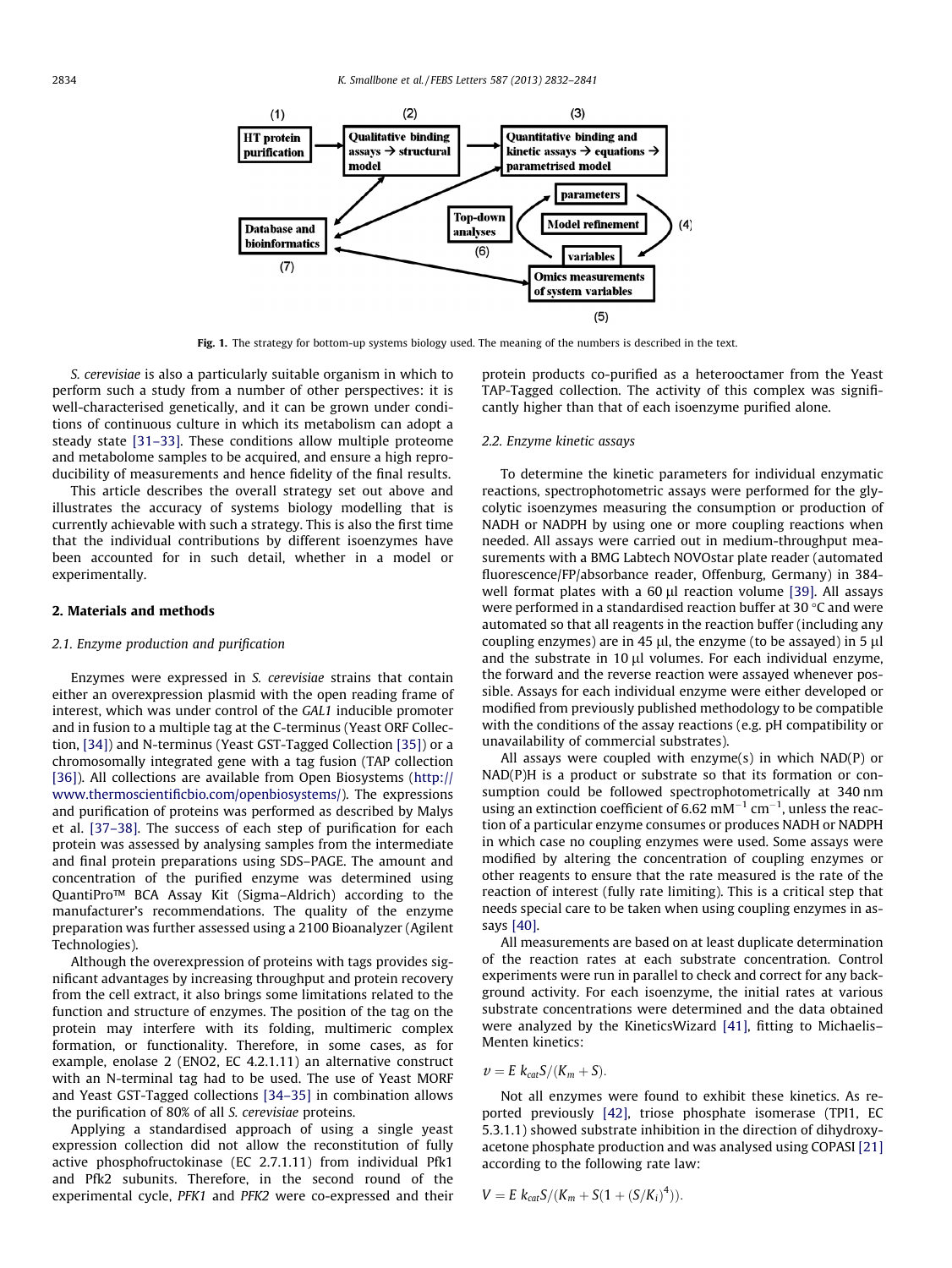#### <span id="page-3-0"></span>2.3. Continuous cultures of S. cerevisiae

Continuous cultures of S. cerevisiae strain Y23925 (a heterozygous deletion derivative of the diploid BY4743: MATa/MATa; his3 $\Delta$ 1/his3 $\Delta$ 1; ho::KanMX4/HO; leu2 $\Delta$ 0/leu2 $\Delta$ 0; LYS2/lys2 $\Delta$ 0; met15 $\Delta$ 0/MET15; ura3 $\Delta$ 0/ura3 $\Delta$ 0) were established in a turbidostat-like approach in which the biomass was monitored by measuring the electrical capacitance of the culture [\[43–46\].](#page-8-0) A feedback loop was applied to regulate the addition of growth medium such that the biomass was maintained at 75% of the maximum achieved biomass yield for that medium, where a steady state was obtained (cf. [\[47\]](#page-8-0)). The growth of the cultures was thus performed without nutrient limitation and at umax. Samples for quantification of both protein levels and intracellular metabolite concentrations were collected from these continuous cultures as described below.

## 2.4. Proteomics

S. cerevisiae cells from 50 ml cultures were harvested by centrifugation for 5 min at 4000 g, and the cells mechanically disrupted using a mini bead-beater (Biospec Products Inc., Bartlesville, USA; <http://www.biospec.com/>) yielding the cellular cytoplasmic soluble fraction for analysis. The latter was combined with known amounts of the recombinant labelled QconCAT protein (containing diagnostic peptides for the glycolytic enzymes [\[48\]](#page-8-0)), and codigested to completion with trypsin. The resulting peptides were diluted and resolved over a linear incrementing solvent gradient by LC-MS using a nanoACQUITY chromatograph (Waters MS Technologies) coupled to an LTQ-Orbitrap XL (ThermoFisher Scientific). Automated data analysis and subsequent calculations were carried out using the QconCAT PrideWizard [\[49\].](#page-8-0)

## 2.5. Metabolomics

For metabolomics, a quenching method was applied [\[50\]](#page-8-0) which sampled 10 ml of culture solution into 40 ml of a 60:40 methanol/ water solution stored at a temperature of  $-47$  °C [\[51\]](#page-8-0). Immediate separation of cells was performed by applying centrifugation (4000 g for 5 min) followed by removal of the quenching solution. Both were stored at  $-$ 80 °C prior to extraction or analysis. The intracellular metabolite pool was extracted into  $1250 \mu l$  of an  $80:20$ water/methanol solution with cell wall disruption provided by eight freeze–thaw cycles to ensure full metabolite recovery. Samples were analysed using two analytical platforms. Fructose-1,6 bisphosphate was quantified applying UPLC-MS (Waters Acquity UPLC coupled to a ThermoFisher hybrid electrospray LTQ-Orbitrap mass spectrometer (ThermoFisher Scientific, [http://www.thermo](http://www.thermofisher.com/)[fisher.com/\)](http://www.thermofisher.com/)) and the standard addition method for accurate quantification. Other metabolites were quantified applying GC–MS (Agilent 6890 Gas Chromatograph coupled to a Leco Pegasus III electron impact-time-of-flight mass spectrometer (Leco, [http://](http://www.leco.com/) [www.leco.com/\)](http://www.leco.com/)) and the external calibration method for accurate quantification. The concentrations determined in the extracted samples were reported as the number of molecules per cell.

The gas chromatographic separation of 2-phosphoglycerate and 3-phosphoglycerate is technically demanding and was not achieved during this study. Therefore, the combined concentration of both metabolites was reported rather than separate concentrations for each metabolite.

## 2.6. Modelling

An existing model of yeast glycolysis [\[23\]](#page-8-0) was modified so that any fixed ('clamped') fluxes in that model were redefined as first-order in their reactants. Where possible, initial metabolite concentrations were updated according to in-house values;

otherwise recent literature data for respiro-fermentative, nonstarved cells were used [\[24\].](#page-8-0)

At each of 17 iterations, flux control coefficients [\[52–53\]](#page-8-0) were calculated using COPASI [\[21\].](#page-7-0) Where possible, the uncharacterised reaction with the highest control over glucose uptake was then replaced with kinetic and proteomic data for each isoenzyme; otherwise literature data were used (Table 1). HXT parameters were taken from van Eunen et al. [\[24\]](#page-8-0) (iteration 1); a saturative generic ATPase rate law (representing the collective of all ATP consuming processes) was taken from Teusink et al. (1998) [\[54\]](#page-8-0) (iteration 3); the glycerol branch was replaced with the two-reaction model of Cronwright et al. [\[55\]](#page-8-0) (iteration 4); the glycogen and trehalose branches were replaced with the five-reaction model of Smallbone et al. [\[56\]](#page-8-0) (iteration 6); acetate and succinate branches were taken from van Eunen et al., 2012 (iteration 7); TPI function and parameters were taken from Mendes et al. [\[42\],](#page-8-0) though these were measured in-house (iteration 17). We also modified the kinetics of PFK to take account of its thermodynamic reversibility. Subsequent fitting was performed in COPASI.

All models are provided in standard Systems Biology Markup Language format (SBML level 2 version 4; [\[57\]](#page-8-0)) embedded with principled and computer-readable annotations [\[17,58–59\].](#page-7-0) The models are available from the BioModels database [\[60\]](#page-8-0) and in the JWS Online [\[61\]](#page-8-0) , with the accession numbers given in Table 1.

## 2.7. Informatics infrastructure

The production of this model was supported by the development of an informatics infrastructure to aid with capture and analysis of experimental data. The toolset includes support for enzyme kinetics [\[41\],](#page-8-0) quantitative proteomics [\[49\],](#page-8-0) and quantitative metabolomics data [\[62–63\].](#page-8-0) Furthermore, workflows have been generated to automate the generation and parameterisation of kinetic models [\[64–66\].](#page-8-0)

## 3. Results and discussion

#### 3.1. A standardised pipeline from network to kinetic model

In order to describe a biological system quantitatively, the characteristics of all its components need to be established. Where

#### Table 1

Sequence of models generated through the cycles of experiment and modelling. At each iteration, the uncharacterised reaction with the highest control over glucose uptake was then replaced with our experimental data or literature data (see text for details). Each version of the model is available from the BioModels database [\[60\].](#page-8-0) For example, the final model may be accessed at [http://identifiers.org/biomodels.db/](http://identifiers.org/biomodels.db/MODEL1303260018) [MODEL1303260018](http://identifiers.org/biomodels.db/MODEL1303260018). The models are also available from the JWS Online [\[61\]](#page-8-0), where they can be simulated online at [http://jjj.mib.ac.uk/database/smallbone](http://http://jjj.mib.ac.uk/database/smallbone).

| Iteration | Reaction         | BioModels id    | <b>IWS</b> Online id   |
|-----------|------------------|-----------------|------------------------|
| $\Omega$  |                  | MODEL1303260000 | Smallbone0             |
| 1         | <b>HXT</b>       | MODEL1303260001 | Smallbone1             |
| 2         | HXK              | MODEL1303260002 | Smallbone <sub>2</sub> |
| 3         | ATPase           | MODEL1303260003 | Smallbone3             |
| 4         | Glycerol_branch  | MODEL1303260004 | Smallbone4             |
| 5         | PFK              | MODEL1303260005 | Smallbone <sub>5</sub> |
| 6         | Glycogen_branch  | MODEL1303260006 | Smallbone <sub>6</sub> |
| 7         | Succinate branch | MODEL1303260007 | Smallbone7             |
| 8         | <b>PDC</b>       | MODEL1303260008 | Smallbone8             |
| 9         | TDH              | MODEL1303260009 | Smallbone9             |
| 10        | <b>FBA</b>       | MODEL1303260010 | Smallbone10            |
| 11        | PGI              | MODEL1303260011 | Smallbone11            |
| 12        | <b>ENO</b>       | MODEL1303260012 | Smallbone12            |
| 13        | PGK              | MODEL1303260013 | Smallbone13            |
| 14        | <b>ADH</b>       | MODEL1303260014 | Smallbone14            |
| 15        | GPM              | MODEL1303260015 | Smallbone15            |
| 16        | <b>PYK</b>       | MODEL1303260016 | Smallbone16            |
| 17        | TPI              | MODEL1303260017 | Smallbone17            |
| 18        |                  | MODEL1303260018 | Smallbone18            |
|           |                  |                 |                        |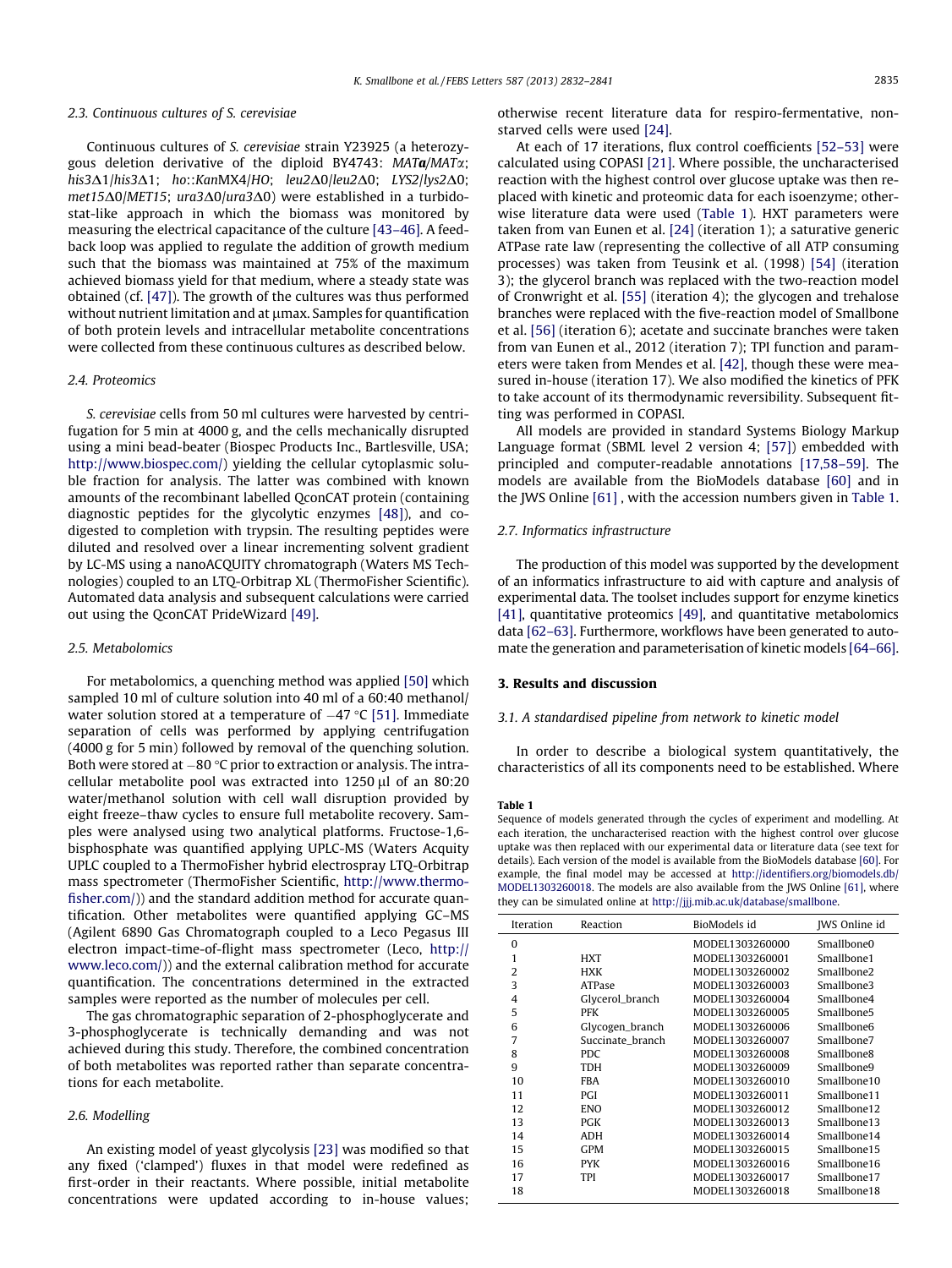<span id="page-4-0"></span>possible, they should represent a system in steady state, where all measurements, even when done at different times, are performed under identical conditions. Therefore, a controlled turbidostat culture of S. cerevisiae strain YDL227C was grown under strictly defined conditions as described in Section [2,](#page-2-0) from which cell extracts were prepared for quantifying protein and metabolite concentrations. This pipeline approach was driven by the aim of using robust and standardised experimental strategies that can easily be transferred to the characterisation of other biochemical networks. It involved three distinct experimental platforms: enzyme kinetics, quantitative metabolomics and quantitative proteomics.

In order to characterise the kinetics of isoenzymes, proteins were expressed and purified from commercially available yeast strain collections. Kinetic constants for these enzymes were determined as described in Materials and Methods, leading to the set of parameters given in Table 2. The same table also compares these with some previously published values, although those measurements were taken from a different strain and at a different pH and under a variety of other conditions.

To establish the absolute quantities of these individual isoenzymes in the cell, the complete protein content was extracted from turbidostatic yeast cultures and quantified using the QconCAT approach, according to methods described previously [\[48,67\]](#page-8-0) and in Section [2.](#page-2-0) These concentrations are listed in [Table 3.](#page-5-0)

The complete metabolite contents were extracted from the quenched yeast cells of the same turbidostat culture and quantitatively measured by Ultra Performance Liquid Chromatography (UPLC-MS [\[68\]\)](#page-8-0) and Gas Chromatography-Mass Spectrometry (GC–MS [\[69\]\)](#page-8-0) using standard solutions of known concentration as described in Section [2.](#page-2-0) A summary of the metabolite concentrations so determined is shown in [Table 4.](#page-5-0)

From a modelling perspective, the enzyme kinetic constants and protein concentrations represent the parameters of the system, and the metabolite concentrations represent the variables. Combining the protein concentration data with those for the enzyme kinetic parameters, together with the measured steady state metabolite levels, allows a mathematical model of yeast glycolysis to be produced for this system, which is provided in standard SBML [\[57\]](#page-8-0). A major difference in the reactions of our model when compared to previous efforts in modelling metabolism (such as [\[13,23\]\)](#page-7-0) is that isoenzymes are represented explicitly. In addition, the enzyme kinetic parameters have been measured under standard conditions designed to mimic to a greater or lesser extent the intracellular environment.

#### 3.2. The cycle of knowledge is crucial for systems biology

Scientific advance may be seen as an iterative cycle linking knowledge and ideas to observations and data [\[2,70–72\].](#page-7-0) Deductive reasoning uses background knowledge to construct (by unstated means) a hypothesis that is tested experimentally to produce observations. By contrast, inductive (or abductive) reasoning is purely data-driven, generating more general (or specific) hypotheses, rather than starting with them. Because of the high dimensionality of typical data, computer-intensive methods are required to turn the data into knowledge.

This inductive–deductive "cycle of knowledge" is crucial for systems biology: predictive mathematical models are used to interpret, organise and integrate the range of available experimental data. The models produce hypotheses about the underlying complex system dynamics, which are tested experimentally. The models are then more closely validated and updated, continuing the cycle.

Many turns of the cycle of knowledge were required to produce this model. An existing model [\[23\]](#page-8-0) was found not to predict our measured metabolite levels adequately ([Table 4](#page-5-0)). Thus at each

| $\sim$<br>. . |  |
|---------------|--|
|---------------|--|

Enzyme kinetics parameters determined in this project and contrasted with those of [\[23\].](#page-8-0)

| Reaction   | Isoenzyme         | Parameter | Value  | SEM (%)  | Ref. [23] | Unit         |
|------------|-------------------|-----------|--------|----------|-----------|--------------|
| <b>ADH</b> | Adh1p             | kcat      | 176    | 1.3      |           | $s^{-1}$     |
| ADH        | Adh1p             | Kacald    | 0.462  | 5.3      | 1.11      | mM           |
| <b>ADH</b> | Adh5p             | kcat      | 0      | 0        |           | $\rm s^{-1}$ |
| <b>ENO</b> | Eno1p             | kcat      | 7.6    | 1.9      |           | $s^{-1}$     |
| <b>ENO</b> | Eno1p             | Kp2g      | 0.043  | 10       | 0.04      | mM           |
| <b>ENO</b> | Eno <sub>2p</sub> | kcat      | 19.9   |          |           | $s^{-1}$     |
| <b>ENO</b> | Eno <sub>2p</sub> | Kp2g      | 0.104  |          | 0.04      | mM           |
| <b>FBA</b> | Fba1p             | kcat      | 4.14   | 1.5      |           | $s^{-1}$     |
| FBA        | Fba1p             | Kf16bp    | 0.451  | 5.3      | 0.3       | mM           |
| <b>GPM</b> | Gpm1p             | kcat      | 400    |          |           | $s^{-1}$     |
| <b>GPM</b> | Gpm1p             | Kp2g      | 1.41   |          | 0.08      | mM           |
| <b>HXK</b> | Glk1p             | kcat      | 0.0721 |          |           | $s^{-1}$     |
| <b>HXK</b> | Glk1p             | Kglc      | 0.0106 |          | 0.08      | mM           |
| <b>HXK</b> | Glk1p             | Katp      | 0.865  |          | 0.15      | mM           |
| <b>HXK</b> | Hxk1p             | kcat      | 10.2   |          |           | $s^{-1}$     |
| <b>HXK</b> | Hxk1p             | Kglc      | 0.15   |          | 0.08      | mM           |
| <b>HXK</b> | Hxk1p             | Katp      | 0.293  |          | 0.15      | mM           |
| <b>HXK</b> | Hxk2p             | kcat      | 63.1   |          |           | $s^{-1}$     |
| <b>HXK</b> | Hxk2p             | Kglc      | 0.2    |          | 0.08      | mM           |
| <b>HXK</b> | Hxk2p             | Katp      | 0.195  |          | 0.15      | mM           |
| <b>PDC</b> | Pdc1p             | kcat      | 12.1   | 3.5      |           | $s^{-1}$     |
| PDC        | Pdc1p             | Kpyr      | 8.5    | 10       | 4.33      | mM           |
| PDC        | Pdc5p             | kcat      | 10.3   | 2.1      |           | $s^{-1}$     |
| <b>PDC</b> | Pdc5p             | Kpyr      | 7.08   | 5.7      | 4.33      | mM           |
| PDC        | Pdc6p             | kcat      | 9.21   |          |           | $s^{-1}$     |
| <b>PDC</b> | Pdc6p             | Kpyr      | 2.92   |          | 4.33      | mM           |
| <b>PFK</b> | Pfk1p:Pfk2p       | kcat      | 210    | 1.8      |           | $s^{-1}$     |
| PGI        | Pgi1p             | kcat      | 487    | 3.7      |           | $s^{-1}$     |
| PGI        | Pgi1p             | Kg6p      | 1.03   | 19       | 1.4       | mM           |
| PGI        | Pgi1p             | Kgf6p     | 0.307  | 6.8      | 0.3       | mM           |
| PGK        | Pgk1p             | kcat      | 58.6   |          |           | $s^{-1}$     |
| <b>PGK</b> | Pgk1p             | Kp3g      | 4.58   |          | 0.53      | mM           |
| PGK        | Pgk1p             | Katp      | 1.99   |          | 0.3       | mM           |
| PGK        | Pgk1p             | nHadp     | 2      |          |           |              |
| <b>PYK</b> | Cdc19p            | kcat      | 20.1   | 2.9      |           | $s^{-1}$     |
| <b>PYK</b> | Cdc19p            | Kpep      | 0.281  | 12       | 0.14      | mM           |
| <b>PYK</b> | Cdc19p            | Kadp      | 0.243  | 13       | 0.53      | mM           |
| <b>PYK</b> | Pyk2p             | kcat      | 0      | $\bf{0}$ |           | $s^{-1}$     |
| <b>TDH</b> | Tdh1p             | kcat      | 19.1   | 1.5      |           | $\rm s^{-1}$ |
| <b>TDH</b> | Tdh1p             | Kgap      | 0.495  | 7.5      | 0.21      | mM           |
| <b>TDH</b> | Tdh <sub>2p</sub> | kcat      | 8.63   |          |           | $s^{-1}$     |
| <b>TDH</b> | Tdh2p             | Kgap      | 0.77   |          | 0.21      | mM           |
| <b>TDH</b> | Tdh3p             | kcat      | 18.2   | 1.8      |           | $s^{-1}$     |
| <b>TDH</b> | Tdh3p             | Kgap      | 0.423  | 9.2      | 0.21      | mM           |
| <b>TDH</b> | Tdh3p             | Kbpg      | 0.909  |          | 0.0098    | mM           |
| <b>TPI</b> | Tpi1p             | kcat      | 564    | 1.5      |           | $s^{-1}$     |
| <b>TPI</b> | Tpi1p             | Kdhap     | 6.45   | 5        |           | mM           |
| TPI        | Tpi1p             | Kgap      | 5.25   | 12       |           | mM           |
| TPI        | Tpi1p             | Kigap     | 35.1   | 3.1      |           | mM           |

iteration, the most important reaction to characterise was identified through its control over glucose uptake. This 'most important' reaction was then characterised experimentally, or through literature data.

For some iterations, the addition of experimental data led to a significant decrease in both fit to our data and flux through the pathway. This was because the limiting rate (V) of these reactions – a function of both protein concentration and turnover number – was now too low (i.e. was lower than the estimated in vivo flux). By contrast, using all expression data simultaneously provides substantial constraints in which non-systematic noise cancels out effectively [\[73\]](#page-8-0). In vitro and in vivo enzymatic activities may differ for a number of reasons such as missing or unknown effectors, cellular crowding or channelling. However, they may also differ due to inactivation of the enzyme in the purification or assay methods, or by the presence of the purification tag at the N- or C-terminus. By applying alternative purification and assay techniques to isoenzymes with low activity, new data were collected, allowing the model to be refined and improving its consistency with the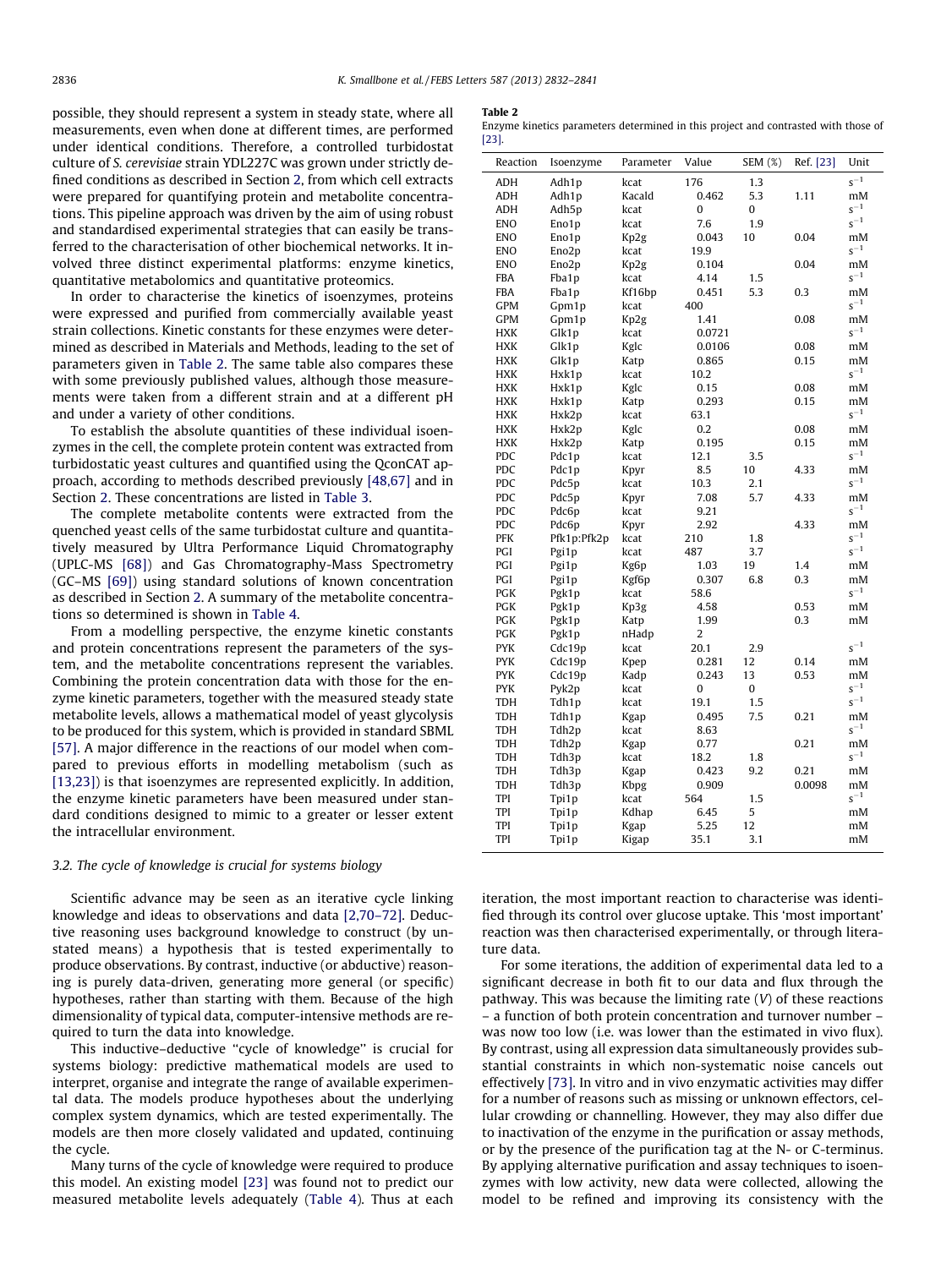#### <span id="page-5-0"></span>Table 3

Protein concentrations measured by QconCat, expressed as protein molecules per cell. For comparison the data determined in [\[36\]](#page-8-0) is also displayed.

| Reaction   | Isoenzyme         | Uniprot id | Molecules/cell | SEM (%) | Ref. [36] |
|------------|-------------------|------------|----------------|---------|-----------|
| <b>ADH</b> | Adh1p             | P00330     | 494000         | 1.1     | $\Omega$  |
| <b>ADH</b> | Adh5p             | P38113     | 12800          | 8.1     | 1310      |
| <b>ENO</b> | Eno1p             | P00924     | 2070000        | 0.9     | 76700     |
| <b>ENO</b> | Eno <sub>2p</sub> | P00925     | 5950000        | 0.7     | 2610      |
| <b>FBA</b> | Fba1p             | P14540     | 4030000        |         | 1020000   |
| <b>GPM</b> | Gpm1p             | P00950     | 2200000        | 0.6     | 172000    |
| <b>HXK</b> | Glk1p             | P17709     | 136000         | 5.5     | 21100     |
| <b>HXK</b> | Hxk1p             | P04806     | 50500          | 1.1     | 40800     |
| <b>HXK</b> | Hxk2p             | P04807     | 185000         | 0.6     | 114000    |
| <b>PDC</b> | Pdc1p             | P06169     | 3220000        | 0.8     | 8970      |
| <b>PDC</b> | Pdc5p             | P16467     | 37200          | 19.1    | 471000    |
| <b>PDC</b> | Pdc6p             | P26263     | 19700          | 1.7     | 1520      |
| <b>PFK</b> | Pfk1p             | P16861     | 141000         | 0.7     | 89800     |
| <b>PFK</b> | Pfk2p             | P16862     | 118000         | 2.8     | 90200     |
| PGI        | Pgi1p             | P12709     | 416000         | 0.6     | 91600     |
| <b>PGK</b> | Pgk1p             | P00560     | 776000         | 1.5     | 314000    |
| <b>PYK</b> | Cdc19p            | P00549     | 6170000        | 1.3     | 291000    |
| <b>PYK</b> | Pyk2p             | P52489     | 18300          | 11.4    | 2130      |
| <b>TDH</b> | Tdh1p             | P00360     | 1060000        | 1.2     | 120000    |
| <b>TDH</b> | Tdh <sub>2p</sub> | P00358     | $\Omega$       |         | 121000    |
| TDH        | Tdh3p             | P00359     | 12700000       | 0.9     | 169000    |
| <b>TPI</b> | Tpi1p             | P00942     | 886000         | 0.8     | 207000    |

observations. Four cycles of experiment and modelling were thus carried out.

For phosphofructokinase a  $k_{cat}$  value of 3 s<sup>-1</sup> was first determined, which was well below what should be expected to match the actual glycolytic flux. However this is because the  $\alpha$  and  $\beta$  subunits (products of different genes, PFK1 and PFK2) were purified and assayed in isolation. A subsequent assay combined the  $\alpha$  and  $\beta$  subunits, that had been purified separately, in equimolar amounts, but this still produced a low  $k_{cat}$  value. Finally the two subunits were co-expressed, co-purified and then assayed, resulting in a  $k_{cat}$  value of 200 s<sup>-1</sup>.

The reaction catalysed by the enolases was also deficient in total capacity relative to the observed physiological flux: the  $k_{cat}$  of Eno1p was 0.8 s<sup>-1</sup> and Eno2p was inactive. Since these enzymes had been previously purified and stored at  $-70$  °C, the new experiment assayed them immediately after purification. In this case Eno1p had a  $k_{cat}$  of 8 s $^{-1}$  but Eno2p was still inactive, and the activity of Eno1p alone was not enough to explain the flux. A hypothesis was formulated that the tag in the C-terminus of Eno2p (which is left on in the MORPH strain proteins) could be interfering with its active site. Published evidence for the role of the C-terminus of enolase in enzyme activity and in binding  $Mg^{2+}$  were found [\[74–75\]](#page-9-0). Thus a new construct was obtained for ENO2 with a tag in the N-terminus, it was expressed, purified and assayed fresh,

resulting in a  $k_{cat}$  of 20 s<sup>-1</sup>, which is more than twice as active as Eno1p.

The calculated limiting rate of the reaction catalysed by the pyruvate decarboxylases, EC 4.1.1.1, was also below the physiological flux. The  $k_{cat}$  values determined were: Pdc1p 3 s<sup>-1</sup>, Pdc5p 2 s<sup>-1</sup>, and Pdc6p was inactive. These enzymes had been stored at  $-70$  °C  $\,$ following purification. We re-purified them and performed the assay immediately after the purification. This time, the  $k_{cat}$  values for the three enzymes were all 10  $s^{-1}$ , which leads to the conclusion that the storage had caused loss of activity.

The enzyme concentration of fructose bisphosphate aldolase (Fba1p, EC 4.1.2.13) was updated from  $5 \times 10^5$ –4  $\times$  10<sup>6</sup> molecules per cell, after reinterpretation of the proteomics data. Lysine acetylation occurred on an internal lysine residue of an analyte peptide from Fba1p. This led to division of the analyte signal between the modified and unmodified forms, present in our data, and resulted in an underestimation of the total analyte signal [\[48\].](#page-8-0) Thus the inclusion of post-translational modifications as well as isozyme data can lead to more precise estimations of relevant kinetic parameters.

It is important to note that experimental problems such as those described above only came to light upon modelling of the entire system. Since this project included iterative modelling and experimental components, replicate experiments could be carried out when needed. This contrasts with previous modelling approaches that typically relied upon third-party experimental data. It also highlights that the iterative and integrative modelling approach followed here has an important role in quality control for the experimental data, which would not be applicable to dedicated experimental studies that do not contain a modelling element.

In [Fig.](#page-6-0) 2, we present the change in the fit between model predictions and measured metabolite concentrations through each iterative characterisation. While an improvement in fit between the initial model and that fed with our parameter values is seen, there is little change in fit or flux after five iterations. As such, it is vital for model predictivity only to characterise those reactions with the highest control under standard conditions; for reactions with lower control, other sources may be used.

#### 3.3. Effective cytoplasmic volume is an important parameter

Whilst many parameters were measured under standardised conditions, some were nonetheless estimated from the literature. The relative contribution of each unmeasured parameter to the quality of fit to data may be ranked using sensitivity analysis (see e.g., Ref. [\[76\]](#page-9-0)). We defined a number of fitting criteria: sufficient closeness of predicted to observed metabolite concentrations, no drop in flux into glycolysis, and an energy charge of at least 0.8 [\[77\]](#page-9-0). If we were unable to satisfy these criteria by fitting only the

Table 4

Measured and predicted metabolite concentrations. Experimental values determined as described in Methods. Concentrations were calculated relative to an effective cytoplasmic volume of 5 fl (see main text). Predictions were calculated with the final model (iteration 18 in [Table 1](#page-3-0)). Data from [\[23\]](#page-8-0) is presented for comparison.

| ID               | Name                       | ChEBI id | Molecules/cell $(\times 10^3)$ | SEM (%) | Concentration (mM) |           |           |
|------------------|----------------------------|----------|--------------------------------|---------|--------------------|-----------|-----------|
|                  |                            |          |                                |         | Observed           | Predicted | Ref. [23] |
| <b>DHAP</b>      | Dihydroxyacetone phosphate | 16108    | 3500                           | 18.9    | 1.162              | 1.584     | 1.004     |
| F16bP            | Fructose 1,6-bisphosphate  | 28013    | 13800                          | 20.2    | 4.583              | 2.780     | 6.221     |
| F6P              | Fructose 6-phosphate       | 16084    | 709                            | 14.8    | 0.235              | 0.325     | 0.625     |
| G3P              | Glycerol 3-phosphate       | 15978    | 825                            | 24.3    | 0.274              | 0.226     | 0.150     |
| G6P              | Glucose 6-phosphate        | 17665    | 2330                           | 9.7     | 0.774              | 1.213     | 2.675     |
| GAP              | Glyceraldehyde 3-phosphate | 29052    | 951                            | 26.9    | 0.316              | 0.067     | 0.045     |
| GLC              | Glucose                    | 4167     | 18900                          | 4.6     | 6.277              | 0.635     | 0.098     |
| PEP              | Phosphoenol-pyruvate       | 18021    | 1840                           | 23.5    | 0.611              | 0.477     | 0.063     |
| <b>PYR</b>       | Pyruvate                   | 15361    | 6350                           | 16.6    | 2.109              | 3.329     | 1.815     |
| P <sub>2</sub> G | Glycerate                  | 17835    | 1620                           | 17.7    | 0.538              | 0.613     | 1.013     |
| P3G              | Phosphates                 | 17794    |                                |         |                    |           |           |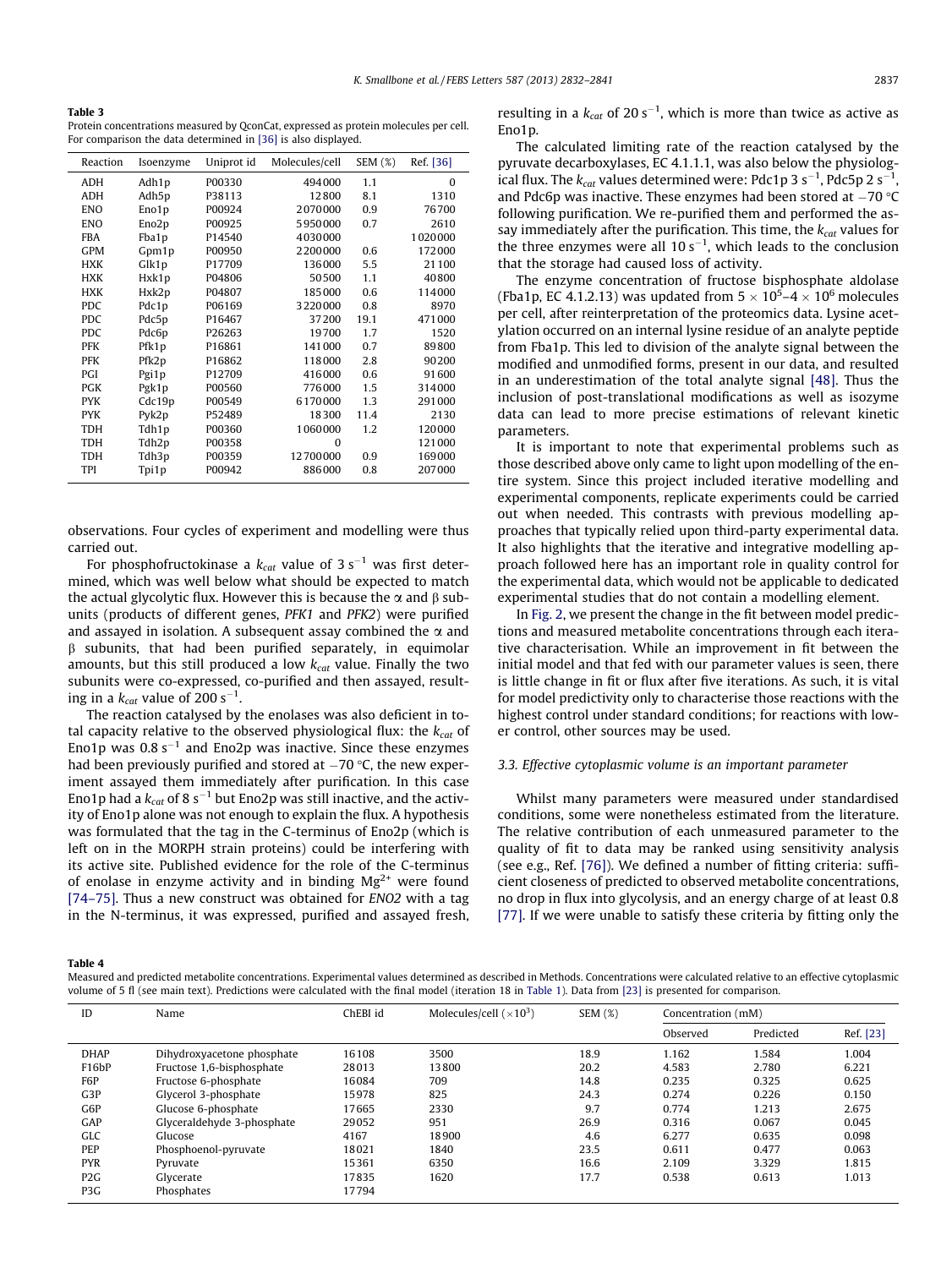<span id="page-6-0"></span>

Fig. 2. Improvement in fit between model predictions and data as more reactions are characterised. The filled circles denote the fit as determined by normalised root mean square difference between the measured and experimental metabolite concentrations. Also shown is the glucose uptake rate (open circles). Both fit and flux are rescaled to take value unity for the initial model.

most important parameter, we tried using two parameters, and continued the cycle until complete.

The most important parameter was found to be the cytoplasmic volume, whose role is to convert metabolite and protein copy number to molar concentration (the units in which the Michaelis–Menten parameters are measured). Given estimates of cell volume of 40 fl [\[78–79\],](#page-9-0) of which around 50% is cytoplasm [\[80\],](#page-9-0) we initially estimated the cytoplasm to be 20 fl. However, following fitting, we found that a volume of 5 fl provided a much better fit to our data. This could be explained by macromolecular crowding [\[81\],](#page-9-0) which has the effect that the space available for water and dissolved molecules is much smaller than the total space, and so the effective volume is lower. It is also important to realise that our model represents a bulk average [\[82–83\]](#page-9-0), so the volume should reflect the average volume of cells. Actively growing cultures are dominated by new cells recently formed by budding that have not undergone division – these cells are smaller than those that have already divided. Further, older cells have large vacuoles that occupy most of the cellular space and their cytoplasmic volume is considerably smaller than the total cellular volume [\[84\].](#page-9-0)

The other two changes in parameter values required were both related to bulked reactions: the ATPase rate was increased (V from 1.1 mM  $s^{-1}$  to 5.3 mM  $s^{-1}$ ) and the succinate branch was turned off (k from 0.005 s $^{-1}$  to 0).

#### 3.4. Is 3-phosphoglycerate a substrate for enolase 1?

The assays performed for phosphoglycerate mutase (GPM, EC 5.4.2.1) in the direction of 3-phosphoglycerate (P3G) to 2-phosphoglycerate (P2G) revealed an interaction between the substrate P3G and the coupling enzymes system (specifically the enolase). This made it difficult to determine the kinetic properties of GPM for the forward reaction, and hence only the kinetics for the reverse reaction could be determined.

In studying this interaction, it was found that P3G acts as a substrate for Eno1p ( $k_{cat}$  = 5.07 s $^{-1}$  ± 2.9% and K<sub>m</sub> = 0.617 mM ± 10.2%), producing phophenolpyruvate (PEP). Multiple batches from different sources were tested and 31P NMR spectra of the P3G material showed no evidence for the presence of P2G, hence this observation is not due to P2G contamination. There is some evidence [\[85\]](#page-9-0) that ENO and GPM form a metabolic channel [\[86\]](#page-9-0); since our model assumes no channelling, this was not incorporated, but is noted here as a discovery of interest.

## 3.5. Separating kinetic parameters from protein expression levels reveals individuality of isoenzymes

In this work, we constructed a model based on three data sources: metabolomics, proteomics and enzyme kinetics. In contrast to earlier work, we separated the limiting rates into two terms representing (the product of) the enzyme level and its maximal turnover number:  $V_{max} = [E] \cdot k_{cat}$ . This is important because the in vivo limiting rate is near impossible to determine. Specifically, it is not possible to deconvolve the activity of different isoenzymes from cell-free extracts measurements. The strategy we followed is to determine separately  $[E]$  (by quantitative proteomics) and  $k_{cat}$ (using enzyme kinetics). Here the default assumption is that the  $k_{cat}$  of enzymes is not changed by the processes of protein purification; since we purify proteins that have tags in their C-terminus, we also assume that the  $k_{cat}$  (and other kinetic parameters) are not changed by the presence of the tag. The latter condition is more likely to be violated in some cases, so we checked for this. Indeed, we have found that Eno2p activity was affected by C-terminus tags (see above).

The benefits of this separation are twofold. First, it allows one to investigate the effects of the different isoenzymes within the system. For example glucokinase (Glk1p, EC 2.7.1.2) has lower activity than the two hexokinases (Hxk1p and Hxk2p, EC 2.7.1.1); however it also has a higher affinity for its substrate glucose (see [Table 2\)](#page-4-0), allowing it to operate effectively at low substrate concentrations.

Secondly, the kinetic characteristics of enzymes remain fairly constant under different growth conditions. Rather, cells respond to cues through changing enzyme levels, validating the assumptions stated above. As such, knowledge of enzyme levels under different physiological conditions may be combined with a specific set of kinetic data to create a suite of mathematical models of a system.

#### 3.6. Metabolic control analysis

In Table 5, we present the flux-control coefficients (FCC [\[52\]](#page-8-0)) for the initial and final models. For the initial model, the three main controllers of glucose uptake appeared to be glucose transport,

#### Table 5

Flux-control coefficients on the glucose input flux, for the initial and final models (iterations 0 and 18 in Table 1).

| Reaction         | Flux-control coefficients |          |  |
|------------------|---------------------------|----------|--|
|                  | Model 0                   | Model 18 |  |
| HXT              | 0.844                     | 1.467    |  |
| HXK              | 0.201                     | 1.995    |  |
| ATPase           | $-0.076$                  | $-3.303$ |  |
| <b>PFK</b>       | 0.045                     | 0.356    |  |
| Glycerol_branch  | $-0.017$                  |          |  |
| Glycogen_branch  | $-0.009$                  |          |  |
| Succinate_branch | $-0.008$                  |          |  |
| TDH              | 0.007                     | 0.118    |  |
| <b>ADH</b>       | 0.006                     | 0.359    |  |
| Trehalose_branch | $-0.006$                  |          |  |
| <b>FBA</b>       | 0.005                     | 0.102    |  |
| PGI              | 0.005                     | 0.023    |  |
| <b>ENO</b>       | 0.003                     | 0.016    |  |
| <b>PGK</b>       | 0.000                     | 0.172    |  |
| <b>PYK</b>       | 0.000                     | 0.063    |  |
| <b>GPM</b>       | 0.000                     | $-0.044$ |  |
| <b>PDC</b>       | 0.000                     | 0.001    |  |
| <b>TPI</b>       | 0.000                     | 0.008    |  |
| AK               | 0.000                     | 0.000    |  |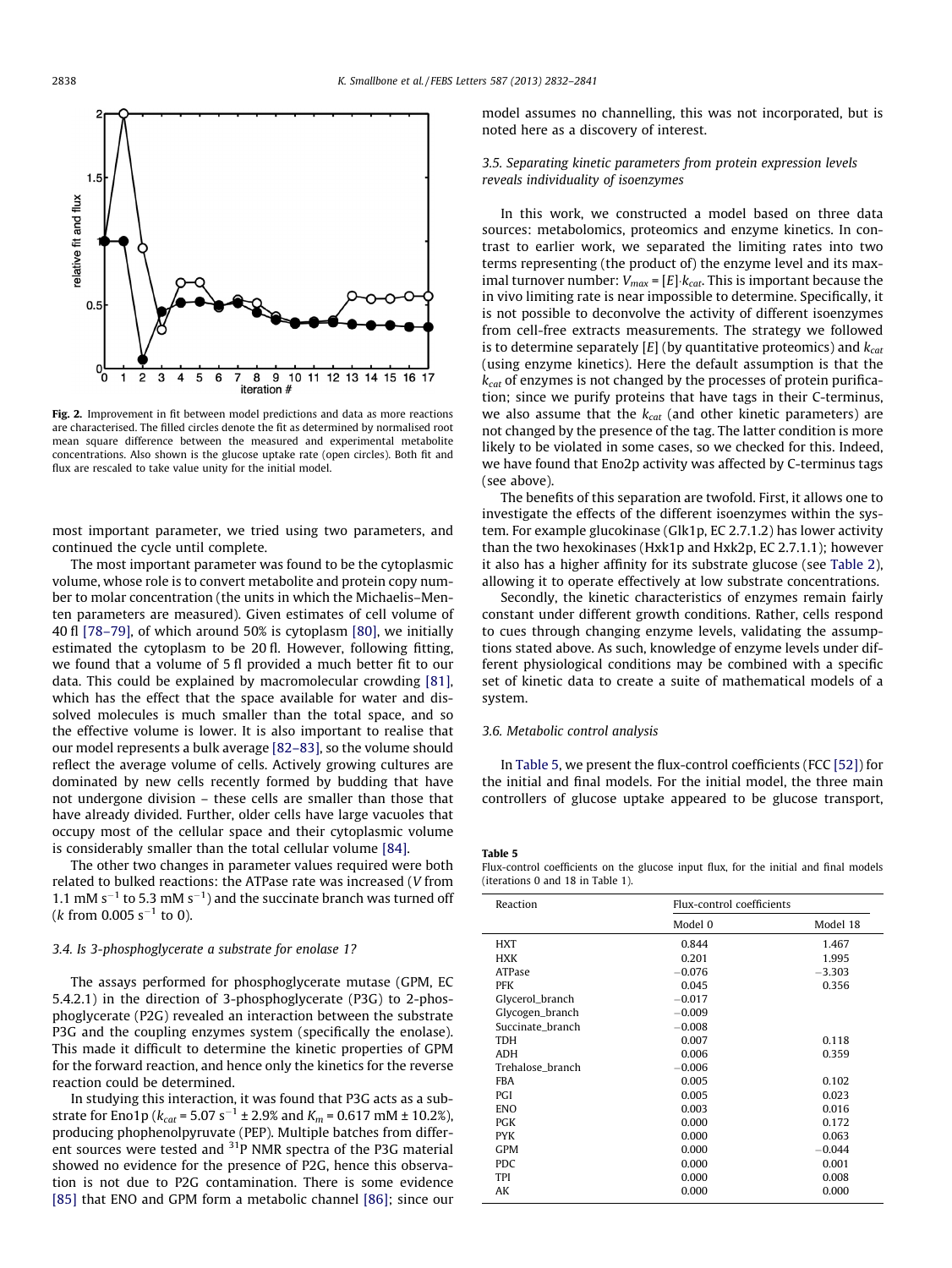<span id="page-7-0"></span>hexokinase and ATPase. These same three also exert the most control in the final model, though through decomposition we find that it is specifically Hxk2p (FCC 1.91), rather than Hxk1p (FCC 0.08) or Glk1p (FCC 0.001) that exerts most of the flux control. Overall, we found in the original model that 95% of the total control is exerted by these three reactions plus PFK. By contrast, in the final model, control is distributed more widely over the whole system, with 95% of control distributed over ten reactions. This represents a substantial change in the picture as our understanding was refined. This is also different from distributions in other organisms; for example, in Trypanosoma brucei, control over glycolytic flux was found to be almost uniquely determined by the glucose transporter [\[87\].](#page-9-0) These results are also in agreement with the view of Kacser and Burns [\[88\]](#page-9-0) that the control of metabolism is, in general, and necessarily, widely distributed.

#### 4. Conclusion

For over a decade, modern systems biology has been seen as a crucial strategy and methodology for biological research. It pays particular attention to the way in which molecules interact inside cells in a quantitative way. Within systems biology there are two fundamentally distinct approaches, one uses data from large-scale measurements (transcriptomics, etc.) to reverse engineer models directly from those data; the other approach is based on combining enzyme kinetic data to build mechanistic biochemical network models. The latter approach, sometimes referred to as ''bottomup'', is a descendent of the work of Michaelis and Menten, and at one level uses essentially the same methodology to assess the properties of each of the component enzymes in the system. It has thus been common to re-use, in systems biology models, the enzyme kinetic parameters previously estimated in enzymology studies (e.g., Ref. [13]). The present work improves on this practice by recognising that those enzymology studies were carried out under different conditions for each enzyme, while in cells the actual conditions are (at least, nominally) common to all enzymes of the pathway residing in a given compartment. Here, all enzymes – and importantly all isoenzymes – were assayed in standard conditions, such that the resulting model is self-consistent and physiologically relevant. The approach taken here followed the cycle of knowledge approach [2,70–72] as several iterations of experiments and modelling were performed. The final model reveals that the control of the pathway is considerably more distributed than was thought in the past based on previous models, and is in agreement with both experimental evidence and theoretical insights [\[88\]](#page-9-0). This study provides a clear example of how bottom-up systems biology, based on the solid foundations laid out 100 years ago by Michaelis and Menten [5], is useful in discovering and understanding new biochemistry.

#### Acknowledgements

We thank Emy Gor, Peter Li, Olusegun Oshota, Natalie Stanford, and Alice Villeger for discussions. We thank Helen Bryant for technical assistance. We thank Martin Golebiewski and the Sabio-RK team [\(http://sabio.villa-bosch.de/\)](http://sabio.villa-bosch.de/) for supporting analysis and dissemination of enzymatic data. We thank Jacky Snoep for assistance with encoding models in JWS. The authors acknowledge the financial support of the BBSRC and EPSRC Grant BB/C008219/1 ''The Manchester Centre for Integrative Systems Biology (MCISB)''. P.M. and K.S. are grateful for the financial support of the EU FP7 (KBBE) Grant 289434 ''BioPreDyn''. P.M. thanks the NIH (Grant R01 GM080219) and the BBSRC (BB/J019259/1) for funding. This is a contribution from the Manchester Centre for Integrative Systems Biology [\(http://mcisb.org/](http://mcisb.org/)).

# Appendix A. Supplementary data

Supplementary data associated with this article can be found, in the online version, at [http://dx.doi.org/10.1016/j.febslet.2013.](http://dx.doi.org/10.1016/j.febslet.2013.06.043) [06.043](http://dx.doi.org/10.1016/j.febslet.2013.06.043).

#### References

- [1] [Palsson, B.Ø. \(2006\) Systems Biology: Properties of Reconstructed Networks,](http://refhub.elsevier.com/S0014-5793(13)00501-2/h0005) [Cambridge University Press, Cambridge](http://refhub.elsevier.com/S0014-5793(13)00501-2/h0005).
- [Kell, D.B. \(2006\) Metabolomics, modelling and machine learning in systems](http://refhub.elsevier.com/S0014-5793(13)00501-2/h0010) [biology: towards an understanding of the languages of cells. The 2005 Theodor](http://refhub.elsevier.com/S0014-5793(13)00501-2/h0010) [Bücher lecture. FEBS J. 273, 873–894](http://refhub.elsevier.com/S0014-5793(13)00501-2/h0010).
- [3] [Kell, D.B. and Knowles, J.D. \(2006\) The role of modeling in systems](http://refhub.elsevier.com/S0014-5793(13)00501-2/h0015) [biologySystem Modeling in Cellular Biology: From Concepts to Nuts and](http://refhub.elsevier.com/S0014-5793(13)00501-2/h0015) [Bolts, pp. 3–18, MIT Press, Cambridge](http://refhub.elsevier.com/S0014-5793(13)00501-2/h0015).
- [4] [Westerhoff, H.V., Winder, C., Messiha, H., Simeonidis, E., Adamczyk, M., Verma,](http://refhub.elsevier.com/S0014-5793(13)00501-2/h0020) [M., Bruggeman, F.J. and Dunn, W. \(2009\) Systems biology: the elements and](http://refhub.elsevier.com/S0014-5793(13)00501-2/h0020) [principles of life. FEBS Lett. 583, 3882–3890.](http://refhub.elsevier.com/S0014-5793(13)00501-2/h0020)
- [5] [Michaelis, L. and Menten, M.L. \(1913\) Kinetik der Invertinwirkung. Biochem. Z.](http://refhub.elsevier.com/S0014-5793(13)00501-2/h0025) [49, 333–369](http://refhub.elsevier.com/S0014-5793(13)00501-2/h0025).
- [6] [Lubitz, T., Schulz, M., Klipp, E. and Liebermeister, W. \(2010\) Parameter](http://refhub.elsevier.com/S0014-5793(13)00501-2/h0030) [balancing in kinetic models of cell metabolism. J. Phys. Chem. B 114, 16298–](http://refhub.elsevier.com/S0014-5793(13)00501-2/h0030) [16303](http://refhub.elsevier.com/S0014-5793(13)00501-2/h0030).
- [7] [Garcia-Contreras, R., Vos, P., Westerhoff, H.V. and Boogerd, F.C. \(2012\) Why](http://refhub.elsevier.com/S0014-5793(13)00501-2/h0035) [in vivo may not equal in vitro – new effectors revealed by measurement of](http://refhub.elsevier.com/S0014-5793(13)00501-2/h0035) [enzymatic activities under the same in vivo-like assay conditions. FEBS J. 279,](http://refhub.elsevier.com/S0014-5793(13)00501-2/h0035) [4145–4159.](http://refhub.elsevier.com/S0014-5793(13)00501-2/h0035)
- [8] [Murabito, E., Smallbone, K., Swinton, J., Westerhoff, H.V. and Steuer, R. \(2011\)](http://refhub.elsevier.com/S0014-5793(13)00501-2/h0040) [A probabilistic approach to identify putative drug targets in biochemical](http://refhub.elsevier.com/S0014-5793(13)00501-2/h0040) [networks. J. R. Soc. Interface 8, 880–895.](http://refhub.elsevier.com/S0014-5793(13)00501-2/h0040)
- [9] [Gu, Z., Cavalcanti, A., Chen, F.-C., Bouman, P. and Li, W.-H. \(2002\) Extent of](http://refhub.elsevier.com/S0014-5793(13)00501-2/h0045) [gene duplication in the genomes of](http://refhub.elsevier.com/S0014-5793(13)00501-2/h0045) Drosophila, nematode and yeast. Mol. Biol. [Evol. 19, 256–262.](http://refhub.elsevier.com/S0014-5793(13)00501-2/h0045)
- [10] [Wolfe, K.H. and Shields, D.C. \(1997\) Molecular evidence for an ancient](http://refhub.elsevier.com/S0014-5793(13)00501-2/h0050) [duplication of the entire yeast genome. Nature 387, 708–713.](http://refhub.elsevier.com/S0014-5793(13)00501-2/h0050)
- [11] [Kellis, M., Birren, B.W. and Lander, E.S. \(2004\) Proof and evolutionary analysis](http://refhub.elsevier.com/S0014-5793(13)00501-2/h0055) [of ancient genome duplication in the yeast](http://refhub.elsevier.com/S0014-5793(13)00501-2/h0055) Saccharomyces cerevisiae. Nature [428, 617–624.](http://refhub.elsevier.com/S0014-5793(13)00501-2/h0055)
- [12] [Langkjaer, R.B., Cliften, P.F., Johnston, M. and Piskur, J. \(2003\) Yeast genome](http://refhub.elsevier.com/S0014-5793(13)00501-2/h0060) [duplication was followed by asynchronous differentiation of duplicated genes.](http://refhub.elsevier.com/S0014-5793(13)00501-2/h0060) [Nature 421, 848–852.](http://refhub.elsevier.com/S0014-5793(13)00501-2/h0060)
- [13] [Teusink, B., Passarge, J., Reijenga, C.A., Esgalhado, E., van der Weijden, C.C.,](http://refhub.elsevier.com/S0014-5793(13)00501-2/h0065) [Schepper, M., Walsh, M.C., Bakker, B.M., van Dam, K., Westerhoff, H.V. and](http://refhub.elsevier.com/S0014-5793(13)00501-2/h0065) [Snoep, J.L. \(2000\) Can yeast glycolysis be understood in terms of in vitro](http://refhub.elsevier.com/S0014-5793(13)00501-2/h0065) [kinetics of the constituent enzymes? Testing biochemistry. Eur. J. Biochem.](http://refhub.elsevier.com/S0014-5793(13)00501-2/h0065) [267, 5313–5329](http://refhub.elsevier.com/S0014-5793(13)00501-2/h0065).
- [14] [Fell, D.A. \(1996\) Understanding the Control of Metabolism, Portland Press,](http://refhub.elsevier.com/S0014-5793(13)00501-2/h0070) [London](http://refhub.elsevier.com/S0014-5793(13)00501-2/h0070).
- [15] [Iber, D., Clarkson, J., Yudkin, M.D. and Campbell, I.D. \(2006\) The mechanism of](http://refhub.elsevier.com/S0014-5793(13)00501-2/h0075) cell differentiation in Bacillus subtilis[. Nature 441, 371–374](http://refhub.elsevier.com/S0014-5793(13)00501-2/h0075).
- [16] Ananiadou, [S., Kell, D.B. and Tsujii, J.-I. \(2006\) Text mining and its potential](http://refhub.elsevier.com/S0014-5793(13)00501-2/h0080) [applications in systems biology. Trends Biotechnol. 24, 571–579.](http://refhub.elsevier.com/S0014-5793(13)00501-2/h0080)
- [17] [Herrgård, M.J., Swainston, N., Dobson, P., Dunn, W.B., Arga, K.Y., Arvas, M.,](http://refhub.elsevier.com/S0014-5793(13)00501-2/h0085) [Blüthgen, N., Borger, S., Costenoble, R., Heinemann, M., Hucka, M., Le Novère,](http://refhub.elsevier.com/S0014-5793(13)00501-2/h0085) [N., Li, P., Liebermeister, W., Mo, M.L., Oliveira, A.P., Petranovic, D., Pettifer, S.,](http://refhub.elsevier.com/S0014-5793(13)00501-2/h0085) Simeonidis, E., Smallbone, K., Spasić, I., Weichart, D., Brent, R., Broomhead, [D.S., Westerhoff, H.V., Kirdar, B., Penttilä, M., Klipp, E., Palsson, B.Ø., Sauer, U.,](http://refhub.elsevier.com/S0014-5793(13)00501-2/h0085) [Oliver, S.G., Mendes, P., Nielsen, J. and Kell, D.B. \(2008\) A consensus yeast](http://refhub.elsevier.com/S0014-5793(13)00501-2/h0085) [metabolic network obtained from a community approach to systems biology.](http://refhub.elsevier.com/S0014-5793(13)00501-2/h0085) [Nat. Biotechnol. 26, 1155–1160.](http://refhub.elsevier.com/S0014-5793(13)00501-2/h0085)
- [18] [Dobson, P.D., Smallbone, K., Jameson, D., Simeonidis, E., Lanthaler, K., Pir, P., Lu,](http://refhub.elsevier.com/S0014-5793(13)00501-2/h0090) [C., Swainston, N., Dunn, W.B., Fisher, P., Hull, D., Brown, M., Oshota, O.,](http://refhub.elsevier.com/S0014-5793(13)00501-2/h0090) [Stanford, N.J., Kell, D.B., King, R.D., Oliver, S.G., Stevens, R.D. and Mendes, P.](http://refhub.elsevier.com/S0014-5793(13)00501-2/h0090) [\(2010\) Further developments towards a genome-scale metabolic model of](http://refhub.elsevier.com/S0014-5793(13)00501-2/h0090) [yeast. BMC Syst. Biol. 4, 145.](http://refhub.elsevier.com/S0014-5793(13)00501-2/h0090)
- [19] [Heavner, B.D., Smallbone, K., Barker, B., Mendes, P. and Walker, L.P. \(2012\)](http://refhub.elsevier.com/S0014-5793(13)00501-2/h0095) [Yeast 5 – an expanded reconstruction of the](http://refhub.elsevier.com/S0014-5793(13)00501-2/h0095) Saccharomyces cerevisiae [metabolic network. BMC Syst. Biol. 4, 55.](http://refhub.elsevier.com/S0014-5793(13)00501-2/h0095)
- [20] Thiele, [I., Swainston, N., Fleming, R.M.T., Hoppe, A., Sahoo, S., Aurich, M.K.,](http://refhub.elsevier.com/S0014-5793(13)00501-2/h0100) [Haraldsdottír, H., Mo, M.L., Rolfsson, O., Stobbe, M.D., Thorleifsson, S.G., Agren,](http://refhub.elsevier.com/S0014-5793(13)00501-2/h0100) [R., Bölling, C., Bordel, S., Chavali, A.K., Dobson, P., Dunn, W.B., Endler, L.,](http://refhub.elsevier.com/S0014-5793(13)00501-2/h0100) [Goryanin, I., Hala, D., Hucka, M., Hull, D., Jameson, D., Jamshidi, N., Jones, J.,](http://refhub.elsevier.com/S0014-5793(13)00501-2/h0100) [Jonsson, J.J., Juty, N., Keating, S., Nookaew, I., Le Novère, N., Malys, N., Mazein,](http://refhub.elsevier.com/S0014-5793(13)00501-2/h0100) [A., Papin, J.A., Patel, Y., Price, N.D., Selkov Sr., E., Sigurdsson, M.I., Simeonidis, E.,](http://refhub.elsevier.com/S0014-5793(13)00501-2/h0100) [Sonnenschein, N., Smallbone, K., Sorokin, A., Beek, H.V., Weichart, D., Nielsen,](http://refhub.elsevier.com/S0014-5793(13)00501-2/h0100) [J.B., Westerhoff, H.V., Kell, D.B., Mendes, P. and Palsson, B.Ø. \(2013\) A](http://refhub.elsevier.com/S0014-5793(13)00501-2/h0100) [community-driven global reconstruction of human metabolism. Nat.](http://refhub.elsevier.com/S0014-5793(13)00501-2/h0100) [Biotechnol. 31, 419–425.](http://refhub.elsevier.com/S0014-5793(13)00501-2/h0100)
- [21] [Hoops, S., Sahle, S., Gauges, R., Lee, C., Pahle, J., Simus, N., Singhal, M., Xu, L.,](http://refhub.elsevier.com/S0014-5793(13)00501-2/h0105) [Mendes, P. and Kummer, U. \(2006\) COPASI: a complex pathway simulator.](http://refhub.elsevier.com/S0014-5793(13)00501-2/h0105) [Bioinformatics 22, 3067–3074.](http://refhub.elsevier.com/S0014-5793(13)00501-2/h0105)
- [22] [Cornish-Bowden, A. \(1997\) New Beer in an Old Bottle: Eduard Buchner and the](http://refhub.elsevier.com/S0014-5793(13)00501-2/h0110) [Growth of Biochemical Knowledge, Universidad de Valencia, Valencia.](http://refhub.elsevier.com/S0014-5793(13)00501-2/h0110)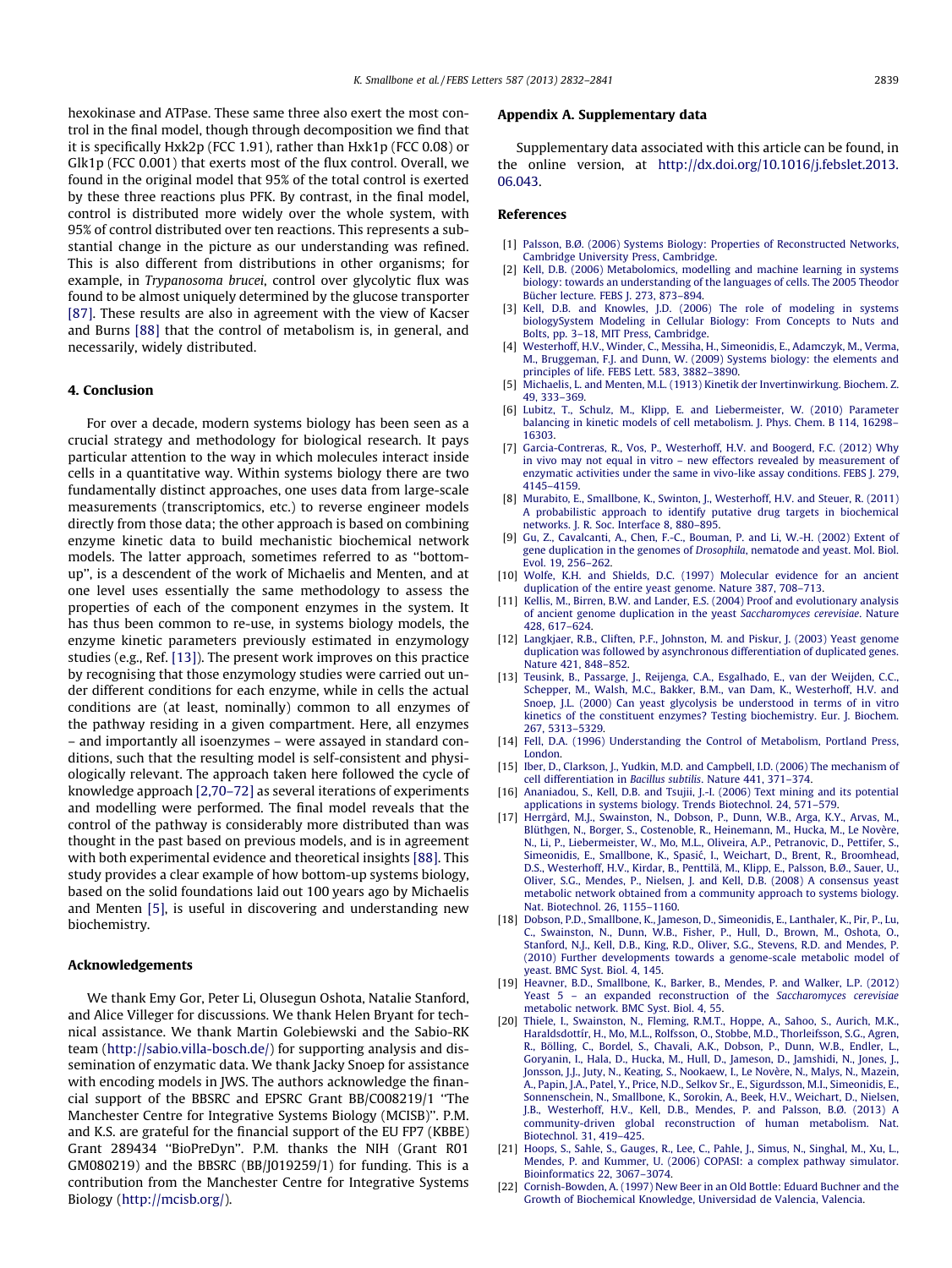- <span id="page-8-0"></span>[23] [Pritchard, L. and Kell, D.B. \(2002\) Schemes of flux control in a model of](http://refhub.elsevier.com/S0014-5793(13)00501-2/h0115) Saccharomyces cerevisiae [glycolysis. Eur. J. Biochem. 269, 3894–3904](http://refhub.elsevier.com/S0014-5793(13)00501-2/h0115).
- [24] van [Eunen, K., Kiewiet, J.A., Westerhoff, H.V. and Bakker, B.M. \(2012\) Testing](http://refhub.elsevier.com/S0014-5793(13)00501-2/h0120) [biochemistry revisited: how in vivo metabolism can be understood from](http://refhub.elsevier.com/S0014-5793(13)00501-2/h0120) [in vitro enzyme kinetics. PLoS Comput. Biol. 8, e1002483](http://refhub.elsevier.com/S0014-5793(13)00501-2/h0120).
- [25] [van Hoek, P., de Hulster, E., van Dijken, J.P. and Pronk, J.T. \(2000\) Fermentative](http://refhub.elsevier.com/S0014-5793(13)00501-2/h0125) [capacity in high-cell-density fed-batch cultures of baker's yeast. Biotechnol.](http://refhub.elsevier.com/S0014-5793(13)00501-2/h0125) [Bioeng. 68, 517–523](http://refhub.elsevier.com/S0014-5793(13)00501-2/h0125).
- [26] [Nielsen, J. and Jewett, M.C. \(2008\) Impact of systems biology on metabolic](http://refhub.elsevier.com/S0014-5793(13)00501-2/h0130) engineering of Saccharomyces cerevisiae[. FEMS Yeast Res. 8, 122–131.](http://refhub.elsevier.com/S0014-5793(13)00501-2/h0130)
- [27] Nevoigt, [E. \(2008\) Progress in metabolic engineering of](http://refhub.elsevier.com/S0014-5793(13)00501-2/h0135) Saccharomyces cerevisiae[. Microbiol. Mol. Biol. Rev. 72, 379–412](http://refhub.elsevier.com/S0014-5793(13)00501-2/h0135).
- [28] Ward, [O.P. and Young, C.S. \(1990\) Reductive biotransformations of organic](http://refhub.elsevier.com/S0014-5793(13)00501-2/h0140) [compounds by cells or enzymes of yeast. Enzyme Microb. Technol. 12, 482–](http://refhub.elsevier.com/S0014-5793(13)00501-2/h0140) [493.](http://refhub.elsevier.com/S0014-5793(13)00501-2/h0140)
- [29] [Österlund, T., Nookaew, I. and Nielsen, J. \(2012\) Fifteen years of large scale](http://refhub.elsevier.com/S0014-5793(13)00501-2/h0145) [metabolic modeling of yeast: developments and impacts. Biotechnol. Adv. 30,](http://refhub.elsevier.com/S0014-5793(13)00501-2/h0145) [979–988.](http://refhub.elsevier.com/S0014-5793(13)00501-2/h0145)
- [30] [Zaldivar, J., Nielsen, J. and Olsson, L. \(2001\) Fuel ethanol production from](http://refhub.elsevier.com/S0014-5793(13)00501-2/h0150) [lignocellulose: a challenge for metabolic engineering and process integration.](http://refhub.elsevier.com/S0014-5793(13)00501-2/h0150) [Appl. Microbiol. Biotechnol. 56, 17–34.](http://refhub.elsevier.com/S0014-5793(13)00501-2/h0150)
- [31] [Bull, A.T. \(2010\) The renaissance of continuous culture in the post-genomics](http://refhub.elsevier.com/S0014-5793(13)00501-2/h0155) [age. J. Ind. Microbiol. Biotechnol. 37, 993–1021.](http://refhub.elsevier.com/S0014-5793(13)00501-2/h0155)
- [32] [Dikicioglu, D., Karabekmez, E., Rash, B., Pir, P., Kirdar, B. and Oliver, S.G. \(2011\)](http://refhub.elsevier.com/S0014-5793(13)00501-2/h0160) [How yeast re-programmes its transcriptional profile in response to different](http://refhub.elsevier.com/S0014-5793(13)00501-2/h0160) [nutrient impulses. BMC Syst. Biol. 5, 148](http://refhub.elsevier.com/S0014-5793(13)00501-2/h0160).
- [33] [Weusthuis, R.A., Visser, W., Pronk, J.T., Scheffers, W.A. and van Dijken, J.P.](http://refhub.elsevier.com/S0014-5793(13)00501-2/h0165) [\(1994\) Effects of oxygen limitation on sugar metabolism in yeasts: a](http://refhub.elsevier.com/S0014-5793(13)00501-2/h0165) [continuous-culture study of the Kluyver effect. Microbiology 140, 703–715.](http://refhub.elsevier.com/S0014-5793(13)00501-2/h0165)
- [34] [Gelperin, D.M., White, M.A., Wilkinson, M.L., Kon, Y., Kung, L.A., Wise, K.J.,](http://refhub.elsevier.com/S0014-5793(13)00501-2/h0170) [Lopez-Hoyo, N., Jiang, L., Piccirillo, S., Yu, H., Gerstein, M., Dumont, M.E.,](http://refhub.elsevier.com/S0014-5793(13)00501-2/h0170) [Phizicky, E.M., Snyder, M. and Grayhack, E.J. \(2005\) Biochemical and genetic](http://refhub.elsevier.com/S0014-5793(13)00501-2/h0170) [analysis of the yeast proteome with a movable ORF collection. Genes Dev. 19,](http://refhub.elsevier.com/S0014-5793(13)00501-2/h0170) [2816–2826.](http://refhub.elsevier.com/S0014-5793(13)00501-2/h0170)
- [35] [Sopko, R., Huang, D., Preston, N., Chua, G., Papp, B., Kafadar, K., Snyder, M.,](http://refhub.elsevier.com/S0014-5793(13)00501-2/h0175) [Oliver, S.G., Cyert, M., Hughes, T.R., Boone, C. and Andrews, B. \(2006\) Mapping](http://refhub.elsevier.com/S0014-5793(13)00501-2/h0175) [pathways and phenotypes by systematic gene overexpression. Mol. Cell 21,](http://refhub.elsevier.com/S0014-5793(13)00501-2/h0175) [319–330.](http://refhub.elsevier.com/S0014-5793(13)00501-2/h0175)
- [36] [Ghaemmaghami, S., Huh, W.K., Bower, K., Howson, R.W., Belle, A., Dephoure,](http://refhub.elsevier.com/S0014-5793(13)00501-2/h0180) [N., O'Shea, E.K. and Weissman, J.S. \(2003\) Global analysis of protein expression](http://refhub.elsevier.com/S0014-5793(13)00501-2/h0180) [in yeast. Nature 425, 737–741](http://refhub.elsevier.com/S0014-5793(13)00501-2/h0180).
- [37] [Malys, N., Carroll, K., Miyan, J., Tollervey, D. and McCarthy, J.E.G. \(2004\) The](http://refhub.elsevier.com/S0014-5793(13)00501-2/h0185) ['scavenger' m7G pppX pyrophosphatase activity of Dcs1 modulates nutrient](http://refhub.elsevier.com/S0014-5793(13)00501-2/h0185)[induced responses in yeast. Nucleic Acids Res. 32, 3590–3600](http://refhub.elsevier.com/S0014-5793(13)00501-2/h0185).
- [38] [Malys, N., Wishart, J.A., Oliver, S.G. and McCarthy, J.E.G. \(2011\) Protein](http://refhub.elsevier.com/S0014-5793(13)00501-2/h0190) production in S. cerevisiae [for systems biology studies. Methods Enzymol. 500,](http://refhub.elsevier.com/S0014-5793(13)00501-2/h0190) [197–212.](http://refhub.elsevier.com/S0014-5793(13)00501-2/h0190)
- [39] [Messiha, H.L., Malys, N. and Carroll, K.M. \(2011\) Towards a full quantitative](http://refhub.elsevier.com/S0014-5793(13)00501-2/h0195) [description of yeast metabolism: a systematic approach for estimating the](http://refhub.elsevier.com/S0014-5793(13)00501-2/h0195) [kinetic parameters of isoenzymes under in vivo like conditions. Methods](http://refhub.elsevier.com/S0014-5793(13)00501-2/h0195) [Enzymol. 500, 215–231.](http://refhub.elsevier.com/S0014-5793(13)00501-2/h0195)
- [40] [Takagahara, I., Yamauti, J., Fujii, K., Yamashita, J. and Horio, T. \(1983\)](http://refhub.elsevier.com/S0014-5793(13)00501-2/h0200) [Theoretical and experimental analyses of coupled enzyme reactions. J.](http://refhub.elsevier.com/S0014-5793(13)00501-2/h0200) [Biochem. 93, 1145–1157.](http://refhub.elsevier.com/S0014-5793(13)00501-2/h0200)
- [41] [Swainston, N., Golebiewski, M., Messiha, H.L., Malys, N., Kania, R., Kengne, S.,](http://refhub.elsevier.com/S0014-5793(13)00501-2/h0205) [Krebs, O., Mir, S., Sauer-Danzwith, H., Smallbone, K., Kell, D.B., Mendes, P.,](http://refhub.elsevier.com/S0014-5793(13)00501-2/h0205) [Müller, W., Paton, N.W. and Rojas, I. \(2010\) Enzyme kinetics informatics: from](http://refhub.elsevier.com/S0014-5793(13)00501-2/h0205) [instrument to browser. FEBS J. 277, 3769–3779](http://refhub.elsevier.com/S0014-5793(13)00501-2/h0205).
- [42] [Mendes, P., Messiha, H., Malys, N. and Hoops, S. \(2009\) Enzyme kinetics and](http://refhub.elsevier.com/S0014-5793(13)00501-2/h0210) [computational modeling for systems biology. Methods Enzymol. 467, 583–](http://refhub.elsevier.com/S0014-5793(13)00501-2/h0210) [599.](http://refhub.elsevier.com/S0014-5793(13)00501-2/h0210)
- [43] [Harris, C.M., Todd, R.W., Bungard, S.J., Lovitt, R.W., Morris, J.G. and Kell, D.B.](http://refhub.elsevier.com/S0014-5793(13)00501-2/h0215) [\(1987\) The dielectric permittivity of microbial suspensions at radio](http://refhub.elsevier.com/S0014-5793(13)00501-2/h0215) [frequencies: a novel method for the estimation of microbial biomass.](http://refhub.elsevier.com/S0014-5793(13)00501-2/h0215) [Enzyme Microb. Technol. 9, 181–186](http://refhub.elsevier.com/S0014-5793(13)00501-2/h0215).
- [44] [Markx, G.H., Davey, C.L. and Kell, D.B. \(1991\) The permittistat: a novel type of](http://refhub.elsevier.com/S0014-5793(13)00501-2/h0220) [turbidostat. J. Gen. Microbiol. 137, 735–743](http://refhub.elsevier.com/S0014-5793(13)00501-2/h0220).
- [45] [Winder, C.L. and Lanthaler, K. \(2011\) The use of continuous culture in systems](http://refhub.elsevier.com/S0014-5793(13)00501-2/h0225) [biology investigations. Methods Enzymol. 500, 261–275.](http://refhub.elsevier.com/S0014-5793(13)00501-2/h0225)
- [46] [Pir, P., Gutteridge, A., Wu, J., Rash, B., Kell, D.B., Zhang, N. and Oliver, S.G.](http://refhub.elsevier.com/S0014-5793(13)00501-2/h0230) [\(2012\) The genetic control of growth rate: a systems biology study in yeast.](http://refhub.elsevier.com/S0014-5793(13)00501-2/h0230) [BMC Syst. Biol. 6, 4](http://refhub.elsevier.com/S0014-5793(13)00501-2/h0230).
- [47] [Davey, H.M., Davey, C.L., Woodward, A.M., Edmonds, A.N., Lee, A.W. and Kell,](http://refhub.elsevier.com/S0014-5793(13)00501-2/h0235) [D.B. \(1996\) Oscillatory, stochastic and chaotic growth rate fluctuations in](http://refhub.elsevier.com/S0014-5793(13)00501-2/h0235) [permittistatically-controlled yeast cultures. BioSystems 39, 43–61](http://refhub.elsevier.com/S0014-5793(13)00501-2/h0235).
- [48] [Carroll, K.M., Simpson, D.M., Eyers, C.E., Knight, C.G., Brownridge, P., Dunn,](http://refhub.elsevier.com/S0014-5793(13)00501-2/h0240) [W.B., Winder, C.L., Lanthaler, K., Pir, P., Malys, N., Kell, D.B., Oliver, S.G., Gaskell,](http://refhub.elsevier.com/S0014-5793(13)00501-2/h0240) [S.J. and Beynon, R.J. \(2011\) Absolute quantification of the glycolytic pathway](http://refhub.elsevier.com/S0014-5793(13)00501-2/h0240) [in yeast: deployment of a complete QconCAT approach. Mol. Cell. Proteomics](http://refhub.elsevier.com/S0014-5793(13)00501-2/h0240) [10. M111.007633](http://refhub.elsevier.com/S0014-5793(13)00501-2/h0240).
- [49] [Swainston, N., Jameson, D. and Carroll, K. \(2011\) A QconCAT informatics](http://refhub.elsevier.com/S0014-5793(13)00501-2/h0245) [pipeline for the analysis, visualization and sharing of absolute quantitative](http://refhub.elsevier.com/S0014-5793(13)00501-2/h0245) [proteomics data. Proteomics 11, 329–333.](http://refhub.elsevier.com/S0014-5793(13)00501-2/h0245)
- [50] [Dunn, W.B. and Winder, C.L. \(2011\) Sample preparation related to the](http://refhub.elsevier.com/S0014-5793(13)00501-2/h0250) [intracellular metabolome of yeast methods for quenching, extraction, and](http://refhub.elsevier.com/S0014-5793(13)00501-2/h0250) [metabolite quantitation. Methods Enzymol. 500, 277–297](http://refhub.elsevier.com/S0014-5793(13)00501-2/h0250).
- [51] [Martins, A.M., Sha, W., Evans, C., Martino-Catt, S., Mendes, P. and Shulaev, V.](http://refhub.elsevier.com/S0014-5793(13)00501-2/h0255) [\(2007\) Comparison of sampling techniques for parallel analysis of](http://refhub.elsevier.com/S0014-5793(13)00501-2/h0255) [transcript and metabolite levels in](http://refhub.elsevier.com/S0014-5793(13)00501-2/h0255) Saccharomyces cerevisiae. Yeast 24, 181– [188.](http://refhub.elsevier.com/S0014-5793(13)00501-2/h0255)
- [52] [Burns, J.A., Cornish-Bowden, A., Groen, A.K., Heinrich, R., Kacser, H., Porteous,](http://refhub.elsevier.com/S0014-5793(13)00501-2/h0260) [J.W., Rapoport, S.M., Rapoport, T.A., Stucki, J.W., Tager, J.M., Wanders, R.J.A. and](http://refhub.elsevier.com/S0014-5793(13)00501-2/h0260) [Westerhoff, H.V. \(1985\) Control analysis of metabolic systems. Trends](http://refhub.elsevier.com/S0014-5793(13)00501-2/h0260) [Biochem. Sci. 10, 16](http://refhub.elsevier.com/S0014-5793(13)00501-2/h0260).
- [53] [Kacser, H. and Burns, J.A. \(1973\) The control of flux. Symp. Soc. Exp. Biol. 27,](http://refhub.elsevier.com/S0014-5793(13)00501-2/h0265) [65–104](http://refhub.elsevier.com/S0014-5793(13)00501-2/h0265).
- [54] [Teusink, B., Walsh, M.C., van Dam, K. and Westerhoff, H.V. \(1998\) The danger](http://refhub.elsevier.com/S0014-5793(13)00501-2/h0270) [of metabolic pathways with turbo design. Trends Biochem. Sci. 23, 162–169](http://refhub.elsevier.com/S0014-5793(13)00501-2/h0270).
- [55] [Cronwright, G.R., Rohwer, J.M. and Prior, B.A. \(2002\) Metabolic control](http://refhub.elsevier.com/S0014-5793(13)00501-2/h0275) [analysis of glycerol synthesis in](http://refhub.elsevier.com/S0014-5793(13)00501-2/h0275) Saccharomyces cerevisiae. Appl. Environ. [Microbiol. 68, 4448–4456.](http://refhub.elsevier.com/S0014-5793(13)00501-2/h0275)
- [56] [Smallbone, K., Malys, N., Messiha, H.L., Wishart, J.A. and Simeonidis, E. \(2012\)](http://refhub.elsevier.com/S0014-5793(13)00501-2/h0280) [Building a kinetic model of trehalose biosynthesis in](http://refhub.elsevier.com/S0014-5793(13)00501-2/h0280) Saccharomyces cerevisiae. [Methods Enzymol. 500, 355–370](http://refhub.elsevier.com/S0014-5793(13)00501-2/h0280).
- [57] [Hucka, M., Finney, A., Sauro, H.M., Bolouri, H., Doyle, J.C., Kitano, H., Arkin, A.P.,](http://refhub.elsevier.com/S0014-5793(13)00501-2/h0285) [Bornstein, B.J., Bray, D., Cornish-Bowden, A., Cuellar, A.A., Dronov, S., Gilles,](http://refhub.elsevier.com/S0014-5793(13)00501-2/h0285) [E.D., Ginkel, M., Gor, V., Goryanin, I.I., Hedley, W.J., Hodgman, T.C., Hofmeyr,](http://refhub.elsevier.com/S0014-5793(13)00501-2/h0285) [J.H., Hunter, P.J., Juty, N.S., Kasberger, J.L., Kremling, A., Kummer, U., Le Novère,](http://refhub.elsevier.com/S0014-5793(13)00501-2/h0285) [N., Loew, L.M., Lucio, D., Mendes, P., Minch, E., Mjolsness, E.D., Nakayama, Y.,](http://refhub.elsevier.com/S0014-5793(13)00501-2/h0285) [Nelson, M.R., Nielsen, P.F., Sakurada, T., Schaff, J.C., Shapiro, B.E., Shimizu, T.S.,](http://refhub.elsevier.com/S0014-5793(13)00501-2/h0285) [Spence, H.D., Stelling, J., Takahashi, K., Tomita, M., Wagner, J., Wang, J. and](http://refhub.elsevier.com/S0014-5793(13)00501-2/h0285) [Forum, S.B.M.L. \(2003\) The systems biology markup language \(SBML\): a](http://refhub.elsevier.com/S0014-5793(13)00501-2/h0285) [medium for representation and exchange of biochemical network models.](http://refhub.elsevier.com/S0014-5793(13)00501-2/h0285) [Bioinformatics 19, 524–531](http://refhub.elsevier.com/S0014-5793(13)00501-2/h0285).
- [58] [Le Novère, N., Finney, A., Hucka, M., Bhalla, U.S., Campagne, F., Collado-Vides,](http://refhub.elsevier.com/S0014-5793(13)00501-2/h0290) [J., Crampin, E.J., Halstead, M., Klipp, E., Mendes, P., Nielsen, P., Sauro, H.,](http://refhub.elsevier.com/S0014-5793(13)00501-2/h0290) [Shapiro, B., Snoep, J.L., Spence, H.D. and Wanner, B.L. \(2005\) Minimum](http://refhub.elsevier.com/S0014-5793(13)00501-2/h0290) [information requested in the annotation of biochemical models \(MIRIAM\).](http://refhub.elsevier.com/S0014-5793(13)00501-2/h0290) [Nat. Biotechnol. 23, 1509–1515.](http://refhub.elsevier.com/S0014-5793(13)00501-2/h0290)
- [59] [Courtot, M., Juty, N., Knüpfer, C., Waltemath, D., Zhukova, A., Dräger, A.,](http://refhub.elsevier.com/S0014-5793(13)00501-2/h0295) [Dumontier, M., Finney, A., Golebiewski, M., Hastings, J., Hoops, S., Keating, S.,](http://refhub.elsevier.com/S0014-5793(13)00501-2/h0295) [Kell, D.B., Kerrien, S., Lawson, J., Lister, A., Lu, J., Machne, R., Mendes, P., Pocock,](http://refhub.elsevier.com/S0014-5793(13)00501-2/h0295) [M., Rodriguez, N., Villéger, A., Wilkinson, D.J., Wimalaratne, S., Laibe, C., Hucka,](http://refhub.elsevier.com/S0014-5793(13)00501-2/h0295) [M. and Le Novère, N. \(2011\) Controlled vocabularies and semantics in systems](http://refhub.elsevier.com/S0014-5793(13)00501-2/h0295) [biology. Mol. Syst. Biol. 7, 543.](http://refhub.elsevier.com/S0014-5793(13)00501-2/h0295)
- [60] [Li, C., Donizelli, M., Rodriguez, N., Dharuri, H., Endler, L., Chelliah, V., Li, L., He,](http://refhub.elsevier.com/S0014-5793(13)00501-2/h0300) [E., Henry, A., Stefan, M.I., Snoep, J.L., Hucka, M., Le Novère, N. and Laibe, C.](http://refhub.elsevier.com/S0014-5793(13)00501-2/h0300) [\(2010\) BioModels Database: an enhanced, curated and annotated resource for](http://refhub.elsevier.com/S0014-5793(13)00501-2/h0300) [published quantitative kinetic models. BMC Syst. Biol. 4, 92.](http://refhub.elsevier.com/S0014-5793(13)00501-2/h0300)
- [61] [Olivier, B.G. and Snoep, J.L. \(2004\) Web-based kinetic modelling using JWS](http://refhub.elsevier.com/S0014-5793(13)00501-2/h0305) [online. Bioinformatics 20, 2143–2144.](http://refhub.elsevier.com/S0014-5793(13)00501-2/h0305)
- [62] [Brown, M., Dunn, W.B., Dobson, P., Patel, Y., Winder, C.L., Francis-McIntyre, S.,](http://refhub.elsevier.com/S0014-5793(13)00501-2/h0310) [Begley, P., Carroll, K., Broadhurst, D., Tseng, A., Swainston, N., Spasic, I.,](http://refhub.elsevier.com/S0014-5793(13)00501-2/h0310) [Goodacre, R. and Kell, D.B. \(2009\) Mass spectrometry tools and metabolite](http://refhub.elsevier.com/S0014-5793(13)00501-2/h0310)[specific databases for molecular identification in metabolomics. Analyst 134,](http://refhub.elsevier.com/S0014-5793(13)00501-2/h0310) [1322–1332.](http://refhub.elsevier.com/S0014-5793(13)00501-2/h0310)
- [63] Spasić, I., Dunn, W.B., Velarde, G., Tseng, A., Jenkins, H., Hardy, N., Oliver, S.G. [and Kell, D.B. \(2006\) MeMo: a hybrid SQL/XML approach to metabolomic data](http://refhub.elsevier.com/S0014-5793(13)00501-2/h0315) [management for functional genomics. BMC Bioinformatics 7, 281](http://refhub.elsevier.com/S0014-5793(13)00501-2/h0315).
- [64] [Li, P., Dada, J.O., Jameson, D., Spasic, I., Swainston, N., Carroll, K., Dunn, W.,](http://refhub.elsevier.com/S0014-5793(13)00501-2/h0320) [Khan, F., Messiha, H.L., Simeonidis, E., Weichart, D., Winder, C., Broomhead, D.,](http://refhub.elsevier.com/S0014-5793(13)00501-2/h0320) [Goble, C.A., Gaskell, S.J., Kell, D.B., Westerhoff, H.V., Mendes, P. and Paton, N.W.](http://refhub.elsevier.com/S0014-5793(13)00501-2/h0320) [\(2010\) Systematic integration of experimental data and models in systems](http://refhub.elsevier.com/S0014-5793(13)00501-2/h0320) [biology. BMC Bioinformatics 11, 582](http://refhub.elsevier.com/S0014-5793(13)00501-2/h0320).
- [65] [Swainston, N. and Mendes, P. \(2009\) LibAnnotationSBML: a library for](http://refhub.elsevier.com/S0014-5793(13)00501-2/h0325) [exploiting SBML annotations. Bioinformatics 25, 2292–2293.](http://refhub.elsevier.com/S0014-5793(13)00501-2/h0325)
- [66] [Swainston, N., Jameson, D., Li, P., Spasic, I., Mendes, P. and Paton, N.W. \(2010\)](http://refhub.elsevier.com/S0014-5793(13)00501-2/h0330) [Integrative information management for systems biology. Lect. Notes Comput.](http://refhub.elsevier.com/S0014-5793(13)00501-2/h0330) [Sci. 6254, 164–178.](http://refhub.elsevier.com/S0014-5793(13)00501-2/h0330)
- [67] [Beynon, R.J., Doherty, M.K., Pratt, J.M. and Gaskell, S.J. \(2005\) Multiplexed](http://refhub.elsevier.com/S0014-5793(13)00501-2/h0335) [absolute quantification in proteomics using artificial QCAT proteins of](http://refhub.elsevier.com/S0014-5793(13)00501-2/h0335) [concatenated signature peptides. Nat. Methods 2, 587–589.](http://refhub.elsevier.com/S0014-5793(13)00501-2/h0335)
- [68] [Zelena, E., Dunn, W., Broadhurst, D., Francis-McIntyre, S., Carroll, K., Begley, P.,](http://refhub.elsevier.com/S0014-5793(13)00501-2/h0340) [O'Hagan, S., Knowles, J.D., Halsall, A., HUSERMET Consortium, Wilson, I. and](http://refhub.elsevier.com/S0014-5793(13)00501-2/h0340) [Kell, D.B. \(2009\) Development of a robust and repeatable UPLC-MS method for](http://refhub.elsevier.com/S0014-5793(13)00501-2/h0340) [the long-term metabolomic study of human serum. Anal. Chem. 81, 1357–](http://refhub.elsevier.com/S0014-5793(13)00501-2/h0340) [1364](http://refhub.elsevier.com/S0014-5793(13)00501-2/h0340).
- [69] [Begley, P., Francis-McIntyre, S., Dunn, W.B., Broadhurst, D.I., Halsall, A., Tseng,](http://refhub.elsevier.com/S0014-5793(13)00501-2/h0345) [A., Knowles, J., HUSERMET consortium, Goodacre, R. and Kell, D.B. \(2009\)](http://refhub.elsevier.com/S0014-5793(13)00501-2/h0345) [Development and performance of a gas chromatography-time-of-flight mass](http://refhub.elsevier.com/S0014-5793(13)00501-2/h0345) [spectrometry analysis for large-scale non-targeted metabolomic studies of](http://refhub.elsevier.com/S0014-5793(13)00501-2/h0345) [human serum. Anal. Chem. 81, 7038–7046](http://refhub.elsevier.com/S0014-5793(13)00501-2/h0345).
- [70] [Kell, D.B. \(2004\) Metabolomics and systems biology: making sense of the](http://refhub.elsevier.com/S0014-5793(13)00501-2/h0350) [soup. Curr. Opin. Microbiol. 7, 296–307](http://refhub.elsevier.com/S0014-5793(13)00501-2/h0350).
- [71] [Kell, D.B. and Oliver, S.G. \(2004\) Here is the evidence, now what is the](http://refhub.elsevier.com/S0014-5793(13)00501-2/h0355) [hypothesis? The complementary roles of inductive and hypothesis-driven](http://refhub.elsevier.com/S0014-5793(13)00501-2/h0355) [science in the post-genomic era. BioEssays 26, 99–105](http://refhub.elsevier.com/S0014-5793(13)00501-2/h0355).
- [72] [Elliott, K.C. \(2012\) Epistemic and methodological iteration in scientific](http://refhub.elsevier.com/S0014-5793(13)00501-2/h0360) [research. Stud. Hist. Philos. Sci. 43, 376–382.](http://refhub.elsevier.com/S0014-5793(13)00501-2/h0360)
- [73] [Lee, D., Smallbone, K., Dunn, W.B., Murabito, E., Winder, C.L., Kell, D.B.,](http://refhub.elsevier.com/S0014-5793(13)00501-2/h0365) [Mendes, P. and Swainston, N. \(2012\) Improving metabolic flux predictions](http://refhub.elsevier.com/S0014-5793(13)00501-2/h0365) [using absolute gene expression data. BMC Syst. Biol. 6, 73.](http://refhub.elsevier.com/S0014-5793(13)00501-2/h0365)